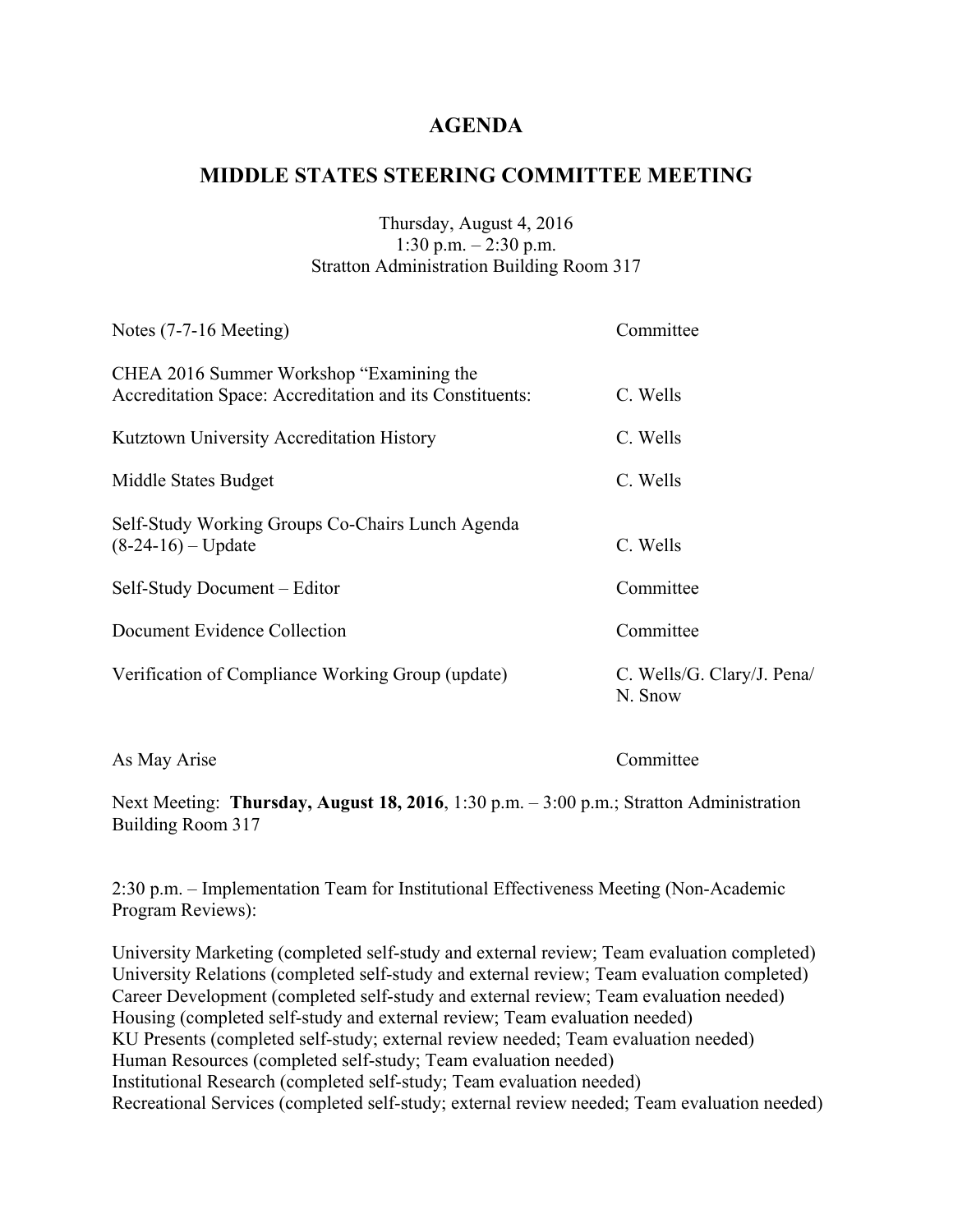## **MIDDLE STATES STEERING COMMITTEE MEETING**

Thursday, September 1, 2016 1:30 p.m. – 3:00 p.m. Stratton Administration Building Room 317

| Debriefing – Co-Chairs Meeting                                                                                                            | Committee                                                     |
|-------------------------------------------------------------------------------------------------------------------------------------------|---------------------------------------------------------------|
| Working Group Membership Update<br>$(T. Robinson - Working Group I)$                                                                      | C. Wells                                                      |
| 2016-2019 Strategic Plan                                                                                                                  | C. Wells                                                      |
| September 13 Inaugural Meeting                                                                                                            | Committee                                                     |
| Agenda<br><b>PowerPoint Slides</b><br>Review of Editorial Style and Format<br>Template for Chapter Drafts<br>Document Evidence Collection | C. Wells<br>C. Wells<br>J. Stanley<br>J. Stanley<br>Committee |

As May Arise Committee

Next Meeting: **Thursday, September 15, 2016 (no meeting) Thursday, September 29, 2016**, 1:30 p.m. – 3:00 p.m.; Stratton Administration Building Room 317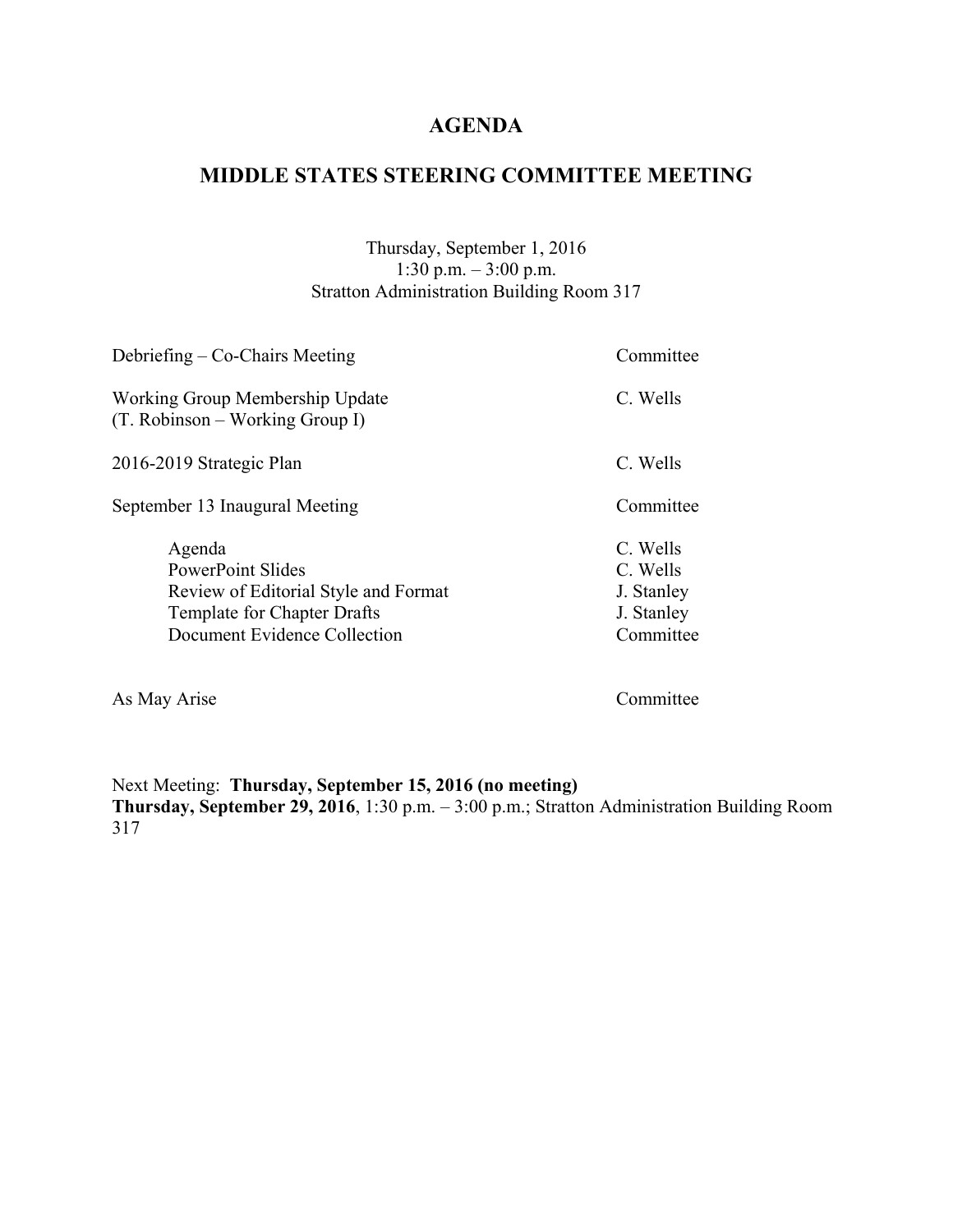## **MIDDLE STATES STEERING COMMITTEE MEETING**

### Thursday, September 29, 2016 1:30 p.m. – 3:00 p.m. Stratton Administration Building Room 317

| Notes $(9-1-16$ Meeting)                                                                                                                             | Committee                        |
|------------------------------------------------------------------------------------------------------------------------------------------------------|----------------------------------|
| Debriefing – Inaugural Meeting (9-13-16)<br>Handout: Update to Editorial Style/Format                                                                | Committee                        |
| Documentation Roadmap<br>Transparency/Confidentiality<br>$\bullet$<br>Five-Year Program Reviews<br>$\bullet$                                         | B. Meares (G. Clary/<br>N. Snow) |
| Feedback – Working Group Meetings<br><b>SharePoint Site</b><br>$\bullet$<br>Definitions<br>$\bullet$<br>COT and Student Representatives<br>$\bullet$ | Committee                        |
| <b>Extended Steering Committee Meeting</b><br>Tuesday, October 25: 11:00 a.m.-12:00 p.m.<br>Tuesday, November 1: 11:00 a.m.-12:00 p.m.<br>$\bullet$  | Committee                        |
| Drexel Assessment Conference (9-7-16)<br>(Sean McKitrick Workshop)                                                                                   | Clary/Wells                      |
| <b>MSCHE Accreditation Process Change</b><br>(Town Hall Meeting: 10-18-16)                                                                           | Wells                            |
| As May Arise                                                                                                                                         | Committee                        |

Next Meeting: **Thursday, October 13, 2016**, 1:30 p.m. – 3:00 p.m.; Stratton Administration Building Room 317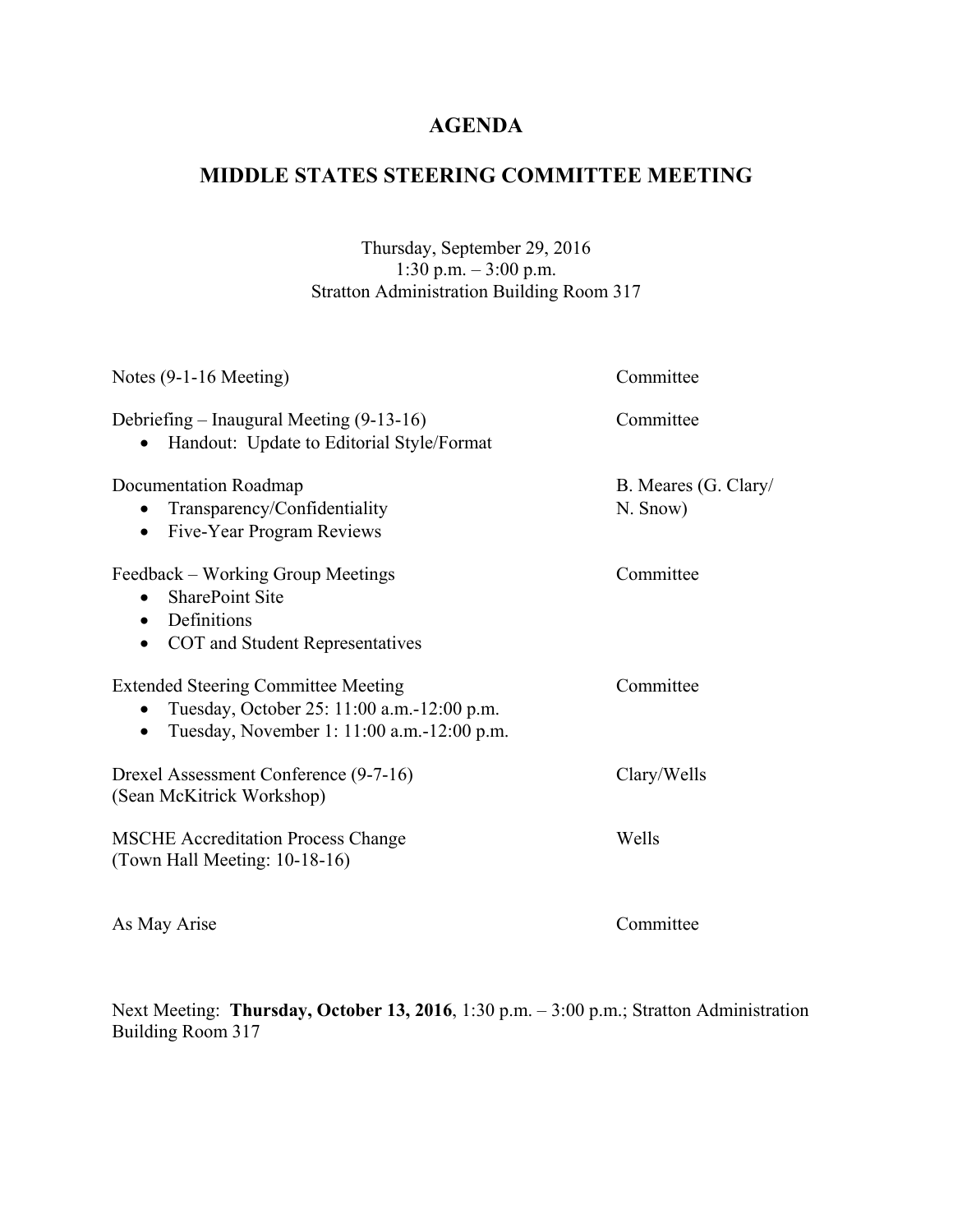## **MIDDLE STATES STEERING COMMITTEE MEETING**

### Thursday, October 13, 2016 1:30 p.m. – 3:00 p.m. Stratton Administration Building Room 317

| SharePoint Site – Documentation Roadmap                                                                                                                                                                      | M. Simons |
|--------------------------------------------------------------------------------------------------------------------------------------------------------------------------------------------------------------|-----------|
| Working Group Representation – Council of Trustees<br>Mr. James Ludlow – Working Group I<br>Mr. John (Jack) Wabby – Working Group VI<br>$\bullet$<br>Dr. Charles Blocksidge – Working Group VII<br>$\bullet$ | C. Wells  |
| Feedback – Working Groups<br>TracDat Data (G. Clary)<br><b>Working Group IV</b><br>$\bullet$<br>Working Group VII<br>$\bullet$                                                                               | Committee |
| Extended Steering Committee Lunch Meeting - Agenda<br>Tuesday, October 25: 11:00 a.m.-12:30 p.m.<br>$\bullet$<br>Stratton Room 317                                                                           | Committee |

As May Arise Committee

Next Meeting: **Thursday, October 27, 2016**, 1:30 p.m. – 3:00 p.m.; Stratton Administration Building Room 317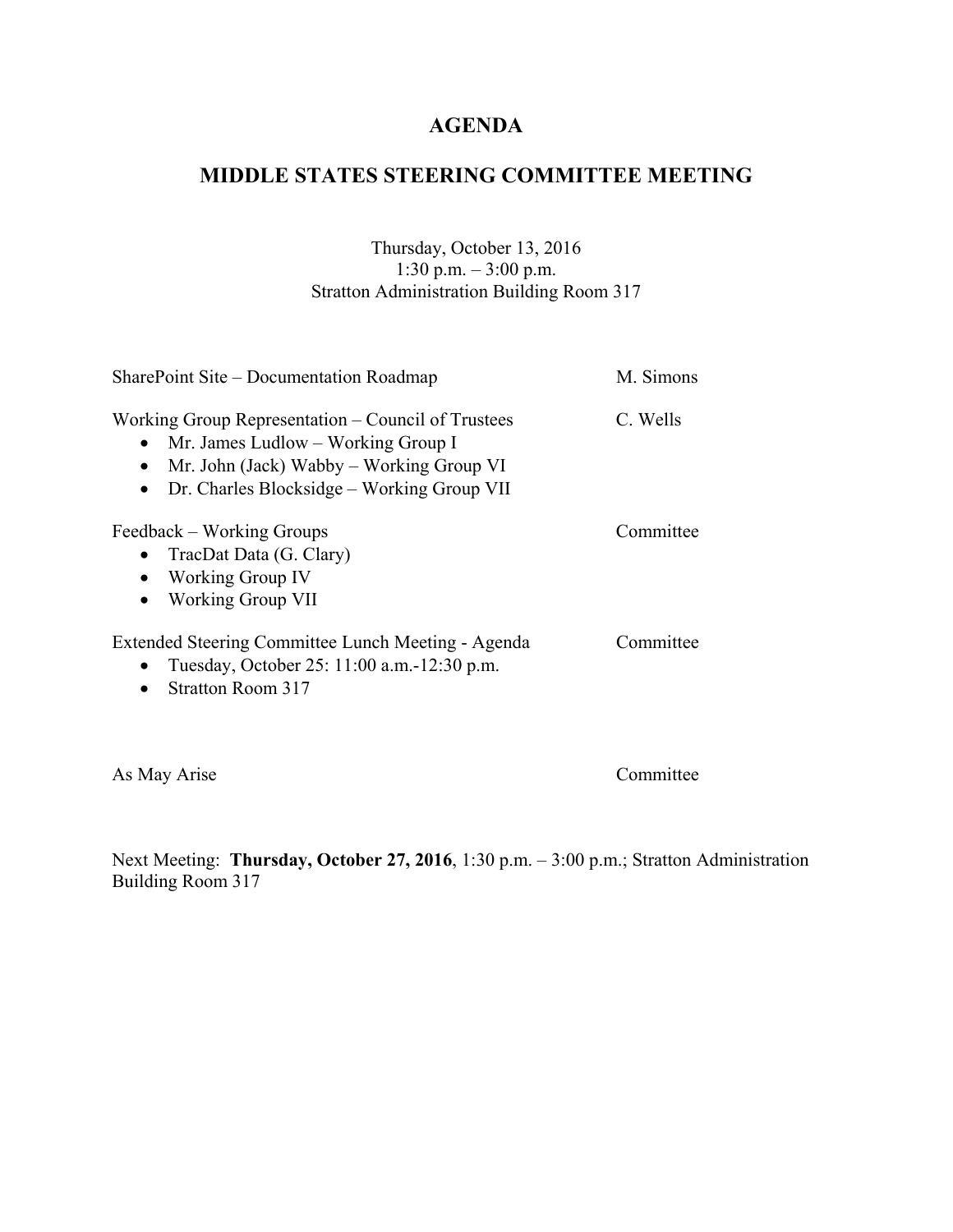## **MIDDLE STATES STEERING COMMITTEE MEETING**

#### Thursday, November 10, 2016 1:30 p.m. – 3:00 p.m. Stratton Administration Building Room 317

| <b>Extended Steering Committee Lunch Meeting</b><br>(Tuesday, October 25, 2016) | Committee      |
|---------------------------------------------------------------------------------|----------------|
| SharePoint Site – Document Archive                                              | H. Fox/A. Mull |
| (Documentation Roadmap)                                                         |                |
| Google Docs                                                                     |                |
| Program Reviews                                                                 |                |
| Non-Academic Program Reviews                                                    |                |
| Feedback – Working Groups                                                       | Committee      |
| • Working Group II                                                              |                |
| $\sim W_{\text{co}}$ in $\sim C_{\text{nonlin}} W$                              |                |

• Working Group IV • Working Group VII

As May Arise Committee

Next Meeting: **Thursday, December 22, 2016**; 1:30 p.m. – 3:00 p.m.; Stratton Administration Building Room 317\*

\*November 24 – Thanksgiving Day; December 8 – Middle States Annual Conference and Council of Trustees Meeting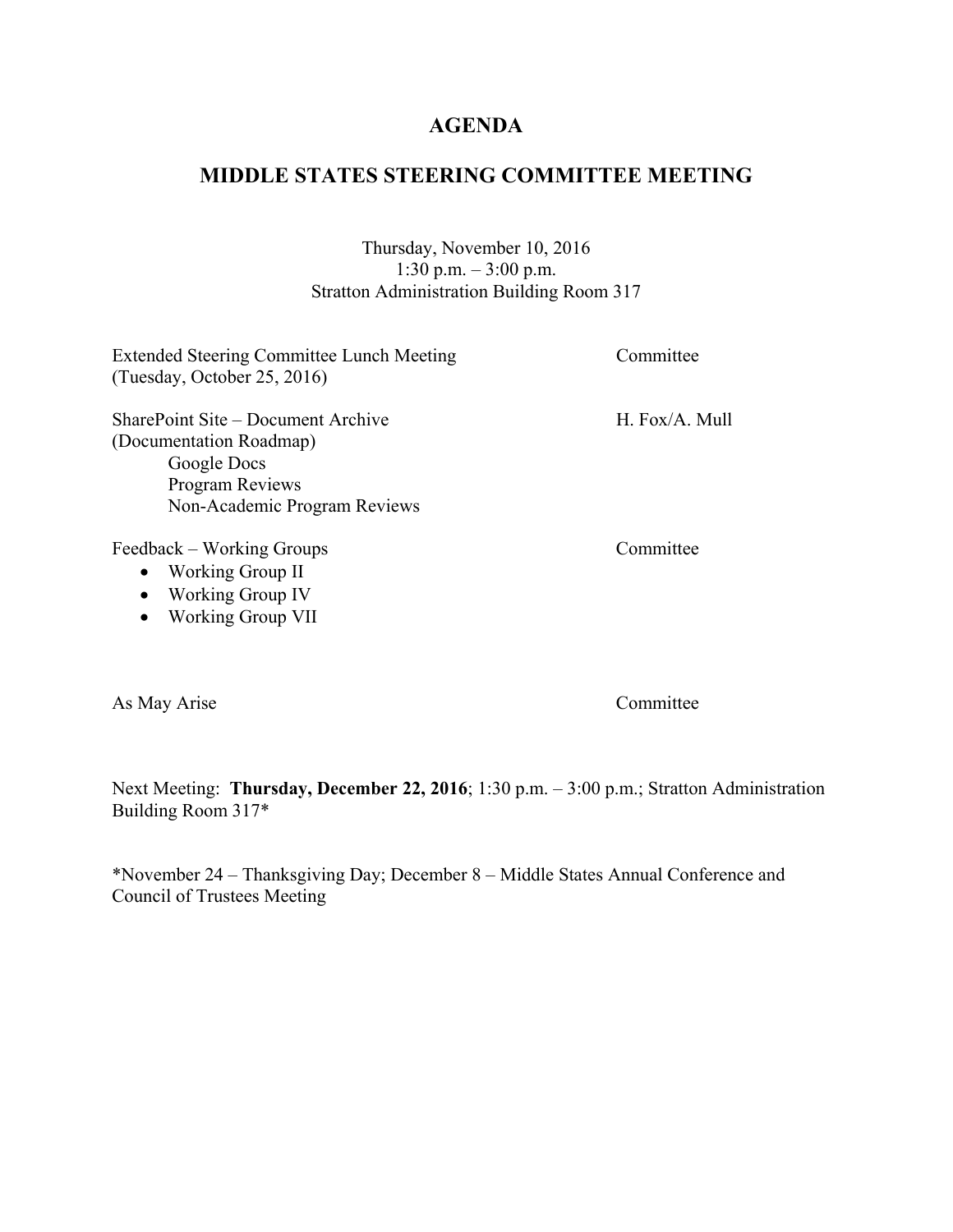## **MIDDLE STATES STEERING COMMITTEE MEETING**

### Thursday, December 15, 2016 1:30 p.m. – 3:00 p.m. Stratton Administration Building Room 317

| G. Clary/B. Meares/N. Snow/<br>J. Stanley/C. Wells/<br>A. Zayaitz |
|-------------------------------------------------------------------|
|                                                                   |
| G. Clary/C. Wells                                                 |
| Committee                                                         |
| C. Wells                                                          |
|                                                                   |

As May Arise Committee

Next Meeting: **Thursday, January 5, 2017**; 1:30 p.m. – 3:00 p.m.; Stratton Administration Building Room 317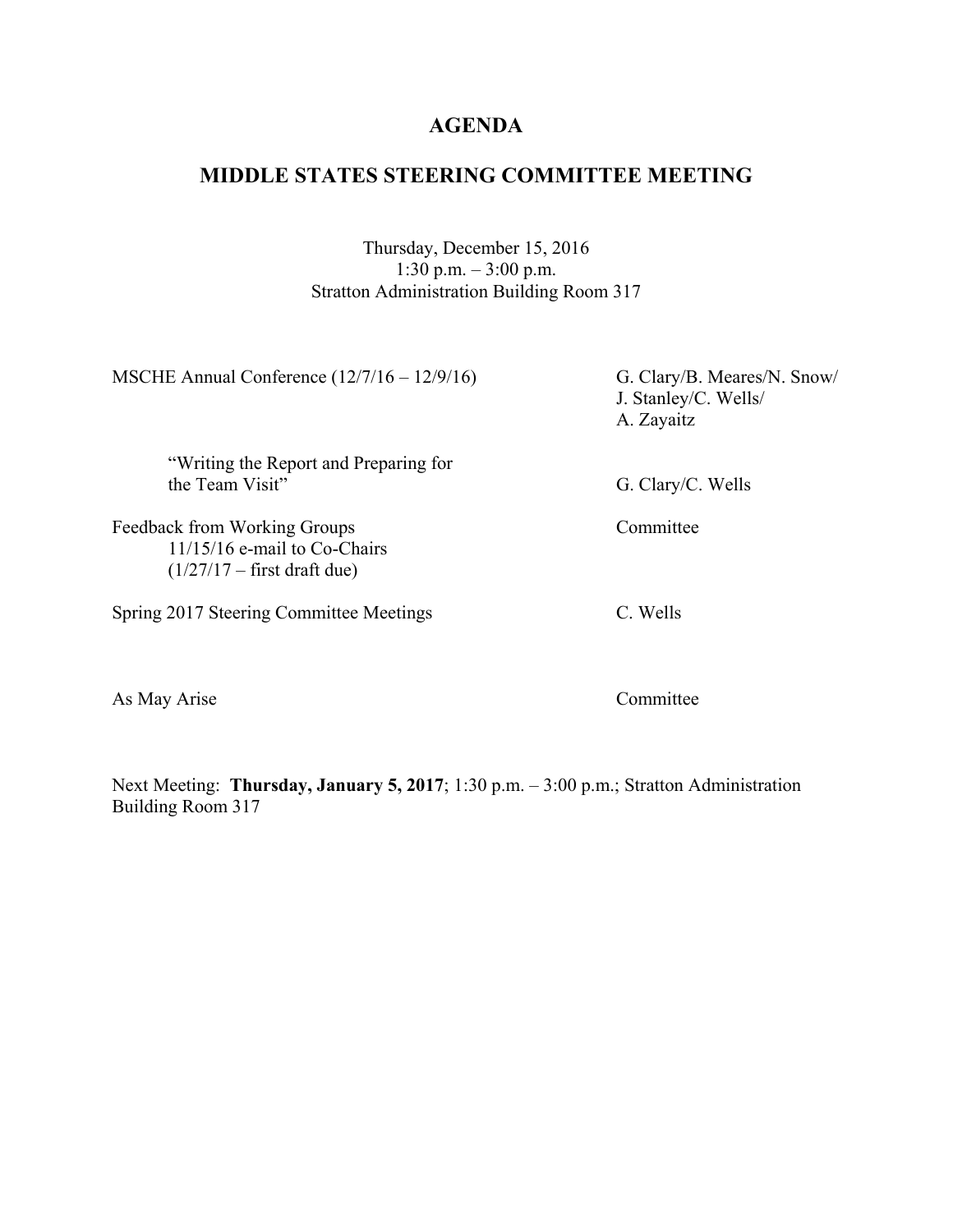## **MIDDLE STATES STEERING COMMITTEE MEETING**

### Thursday, January 5, 2017 1:30 p.m. – 3:00 p.m. Stratton Administration Building Room 317

| Notes $(12-15-16$ Meeting)                                                                     | Committee |
|------------------------------------------------------------------------------------------------|-----------|
| Middle States Commission on Higher Education<br>December 2016 Newsletter                       | C. Wells  |
| E-mail to Working Groups (12-20-16)<br>E-Mail on Requirements of Affiliation (12-21-16)        | C. Wells  |
| Timeline for Spring $2017 -$ Spring $2018$<br>(Extended Steering Committee Meeting in Spring?) | Committee |
| <b>Communication Plan</b>                                                                      | Committee |
| <i>Daily Brief</i> or Link on Landing Page<br>Frequency of Messages (2 times a month, e.g.)    |           |
| As May Arise                                                                                   | Committee |

Next Meeting: **Thursday, January 19, 2017**; 1:30 p.m. – 3:00 p.m.; Stratton Administration Building Room 317

Note: Verification of Compliance Working Group meeting is scheduled for Thursday, January 12, 2017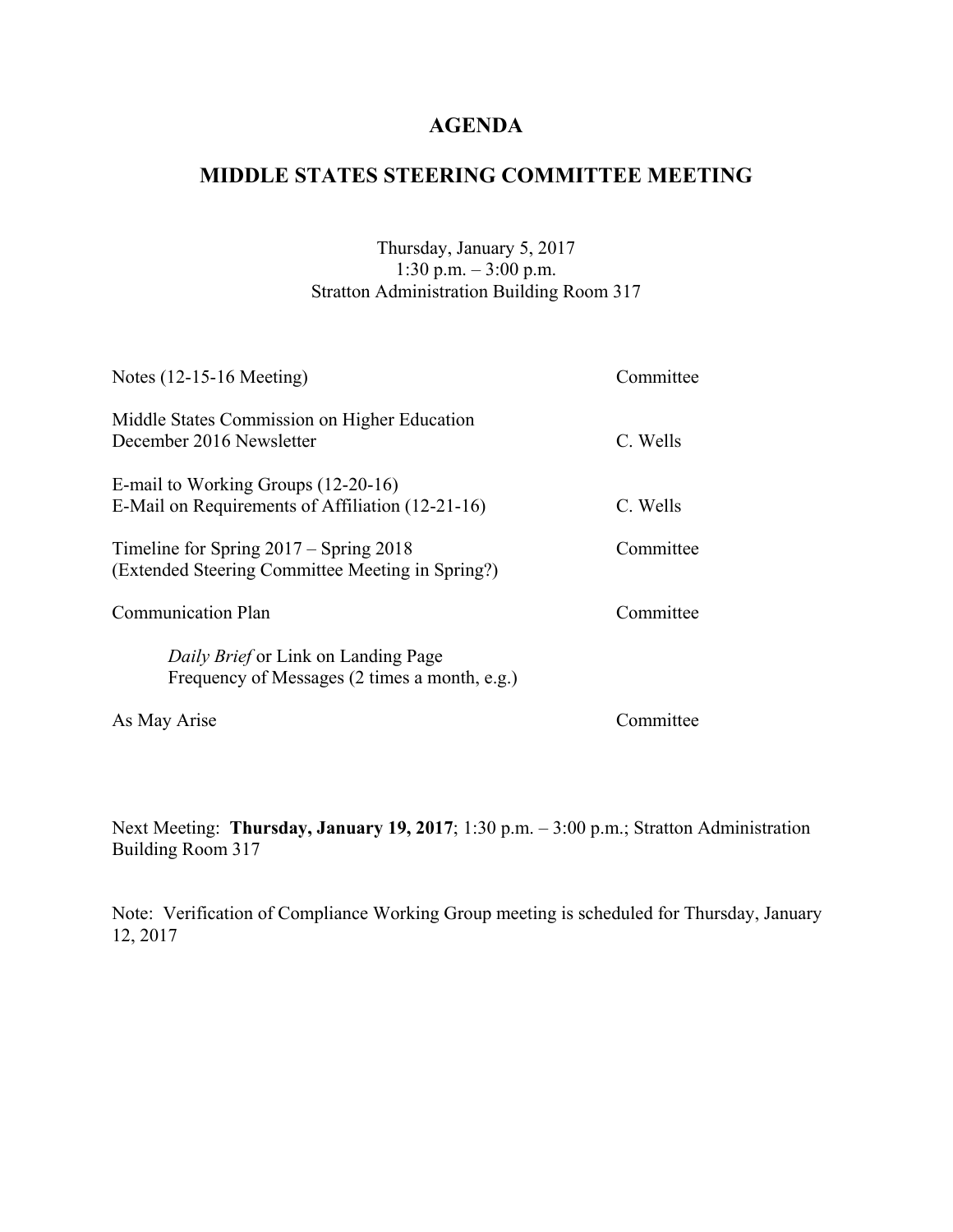## **MIDDLE STATES STEERING COMMITTEE MEETING**

### Thursday, February 9, 2017 1:30 p.m. – 3:00 p.m. Stratton Administration Building Room 317

| Notes $(1-5-17$ Meeting)                                                                              | Committee            |
|-------------------------------------------------------------------------------------------------------|----------------------|
| Web Banner (J. Umberger)                                                                              | Committee            |
| <b>Communication Plan</b>                                                                             | M. Santos            |
| Relevant Outcomes/Actions Taken/Improved Outcomes<br>Spreadsheet                                      | G. Clary             |
| Feedback on Chapter Drafts                                                                            | J. Stanley/Committee |
| Verification of Compliance Working Group Update<br>$(1-12-17$ meeting)                                | C. Wells             |
| <b>Extended Steering Committee Lunch Meeting</b><br>$(3-9-17; 1:30 \text{ p.m.} - 3:00 \text{ p.m.})$ | Committee            |
| End-of-Semester Dinner Meeting (date?)                                                                | Committee            |
| As May Arise                                                                                          | Committee            |
| Guest: Dr. Metta Sandoff, Visiting Scholar, Sweden                                                    |                      |

Note: Senate presentation (5-4-17; 4:00 p.m.)

Next Meeting: Thursday, February 23, 2017; 1:30 p.m. - 3:00 p.m.; Stratton Administration Building Room 317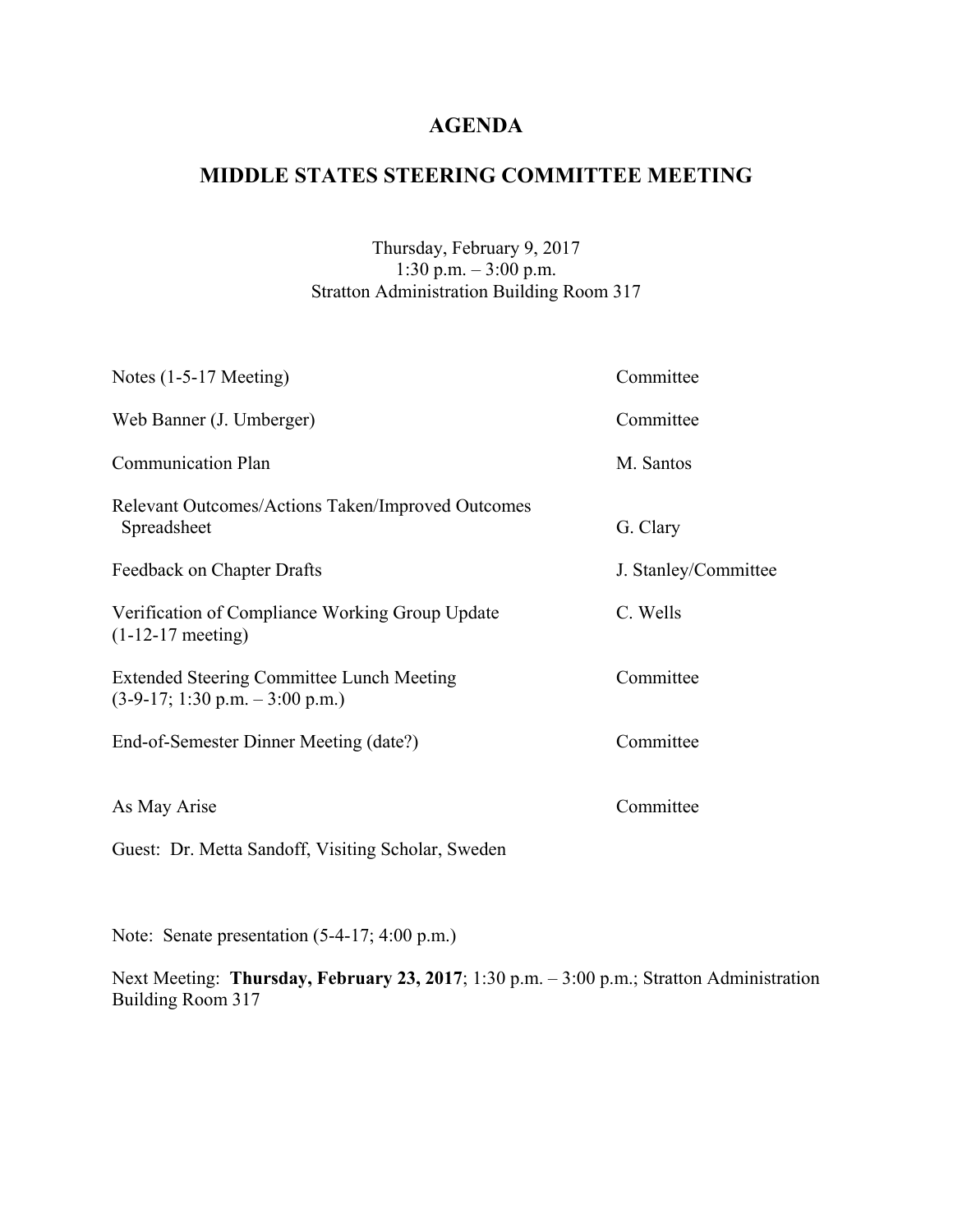# **Implementation Team for Institutional Effectiveness Meeting**

Tuesday, February 21, 2017 8:30 a.m. – 10:00 a.m. Stratton Administration Building Room 317

#### **AGENDA**

| Updated Summary of Non-Academic Program Reviews<br>$(Year 1 - Year 5)$                                                                                                                                                                                                                                                                                                                                                                                                                                                                                                                                                                                                                                                                                                                                                                                                                                                                                                                                                    | Team |
|---------------------------------------------------------------------------------------------------------------------------------------------------------------------------------------------------------------------------------------------------------------------------------------------------------------------------------------------------------------------------------------------------------------------------------------------------------------------------------------------------------------------------------------------------------------------------------------------------------------------------------------------------------------------------------------------------------------------------------------------------------------------------------------------------------------------------------------------------------------------------------------------------------------------------------------------------------------------------------------------------------------------------|------|
| <b>Program Review Updates</b><br>(team evaluations of self-studies)<br><b>Career Development</b><br>Center for Academic Success and Achievement<br>Housing, Residence Life, and Dining (no external<br>review required)<br><b>Human Resources</b><br><b>Information Technology</b><br><b>Institutional Research</b><br><b>International Admissions</b><br><b>KU</b> Presents<br>Office of Student Accounts<br><b>Recreational Services</b>                                                                                                                                                                                                                                                                                                                                                                                                                                                                                                                                                                                | Team |
| Process for Non-Academic Program Reviews                                                                                                                                                                                                                                                                                                                                                                                                                                                                                                                                                                                                                                                                                                                                                                                                                                                                                                                                                                                  | Team |
| Not Completed<br>Academic Enrichment (self-study due 2015-2016; external review due 2016-2017)<br>Athletics (self-study due 2016-2017)<br>Community Outreach Center (self-study due 2015-2016; external review due 2016-2017)<br>Connections (self-study due 2015-2016; external review due 2016-2017)<br>Disability Services (self-study due 2016-2017)<br>Distance Education (external review due 2016-2017)<br>Facilities (self-study due 2016-2017)<br>GLBTQ/Women's Center (self-study due 2016-2017)<br>Grants and Sponsored Projects (self-study due 2016-2017)<br>Health Promotions (self-study due 2016-2017)<br>Institutional Research (external review due 2016-2017)<br>International Admissions (external review due 2016-2017)<br>Library Services (self-study due 2016-2017)<br>Multicultural Services (self-study due 2016-2017)<br>Office of Assessment (external review due 2016-2017)<br>Office of Student Accounts (external review due 2016-2017)<br>Procurement Services (self-study due 2016-2017) |      |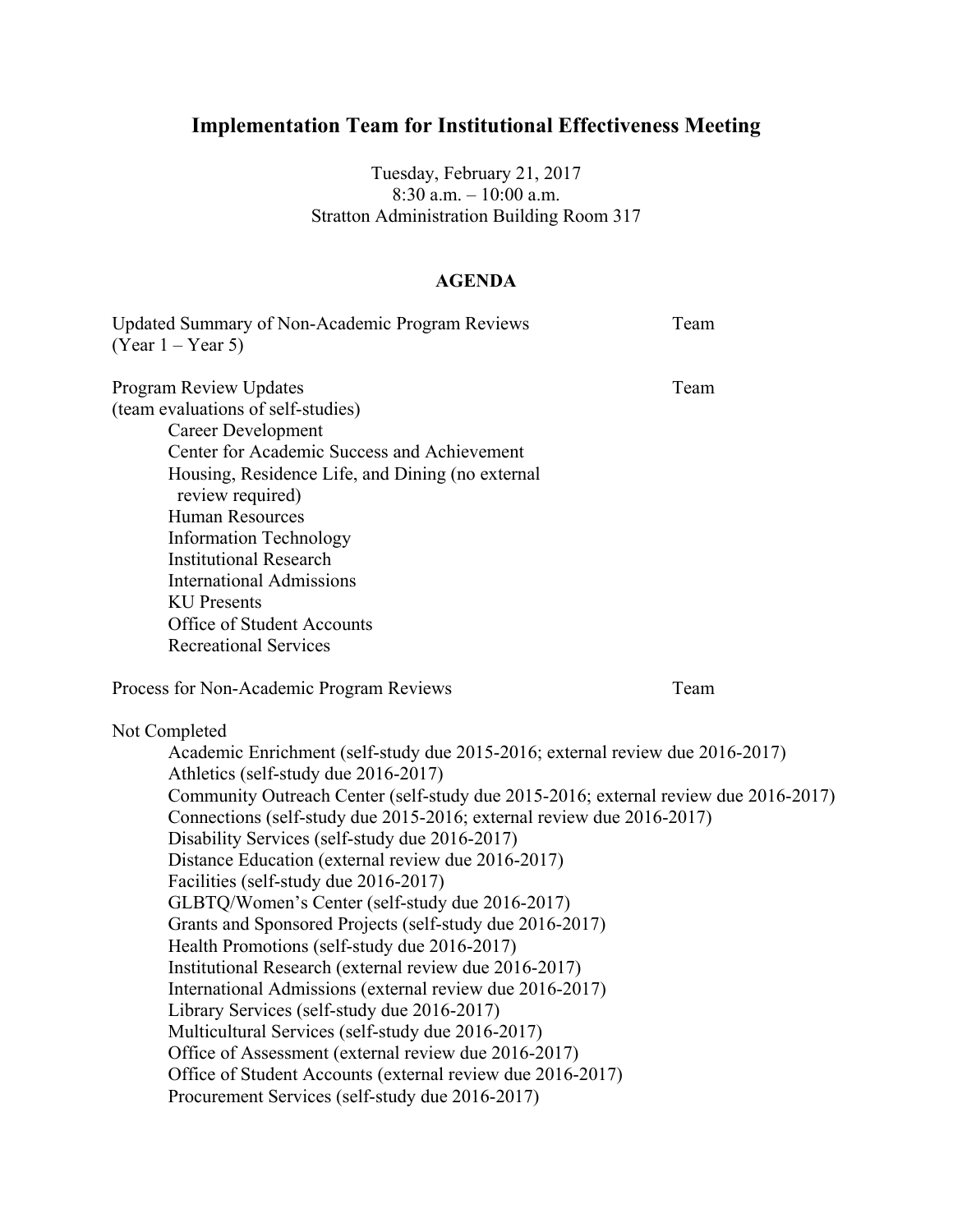Registrar's Office (self-study due 2016-2017) Student Conduct (self-study due 2015-2016; external review due 2016-2017) Student Union Operations (self-study due 2016-2017) Undergraduate Admissions (self-study due 2015-2016; external review due 2016-2017)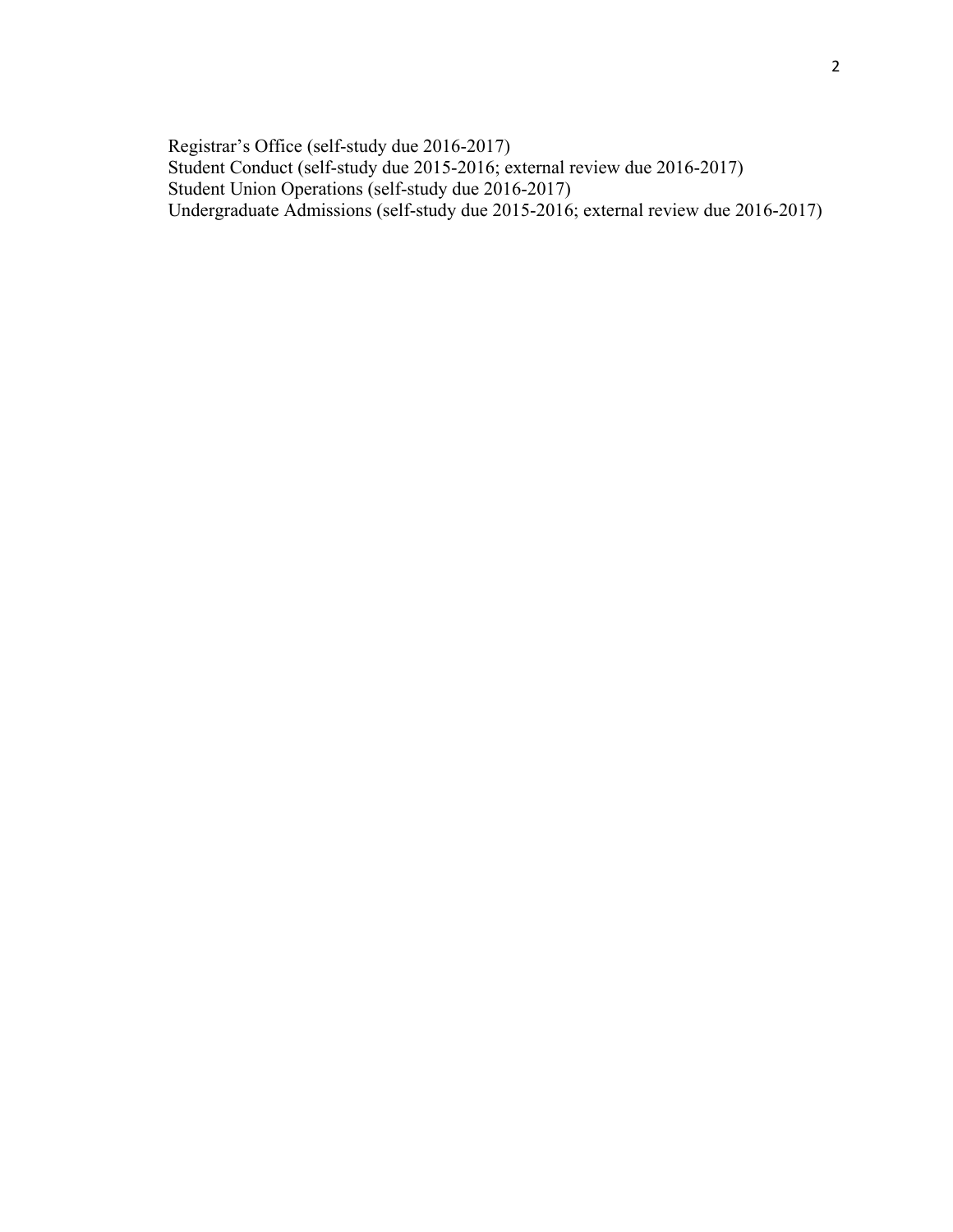## **MIDDLE STATES STEERING COMMITTEE MEETING**

### Thursday, February 23, 2017 1:30 p.m. – 3:00 p.m. Stratton Administration Building Room 317

| Notes $(1-5-17$ Meeting)                                                                              | Committee            |
|-------------------------------------------------------------------------------------------------------|----------------------|
| Web Banner (J. Umberger)                                                                              | Committee            |
| <b>Communication Plan</b>                                                                             | M. Santos            |
| Relevant Outcomes/Actions Taken/Improved Outcomes<br>Spreadsheet                                      | G. Clary             |
| Feedback on Chapter Drafts                                                                            | J. Stanley/Committee |
| Verification of Compliance Working Group Update<br>$(1-12-17$ meeting)                                | C. Wells             |
| <b>Extended Steering Committee Lunch Meeting</b><br>$(3-9-17; 1:30 \text{ p.m.} - 3:00 \text{ p.m.})$ | Committee            |
| End-of-Semester Dinner Meeting (date?)                                                                | Committee            |
| As May Arise                                                                                          | Committee            |
| Guest: Dr. Metta Sandoff, Visiting Scholar, Sweden                                                    |                      |

Note: Senate presentation (5-4-17; 4:00 p.m.)

Next Meeting: **Thursday, March 9, 2017**; 1:30 p.m. – 3:00 p.m.; Stratton Administration Building Room 317 (Extended Steering Committee Lunch)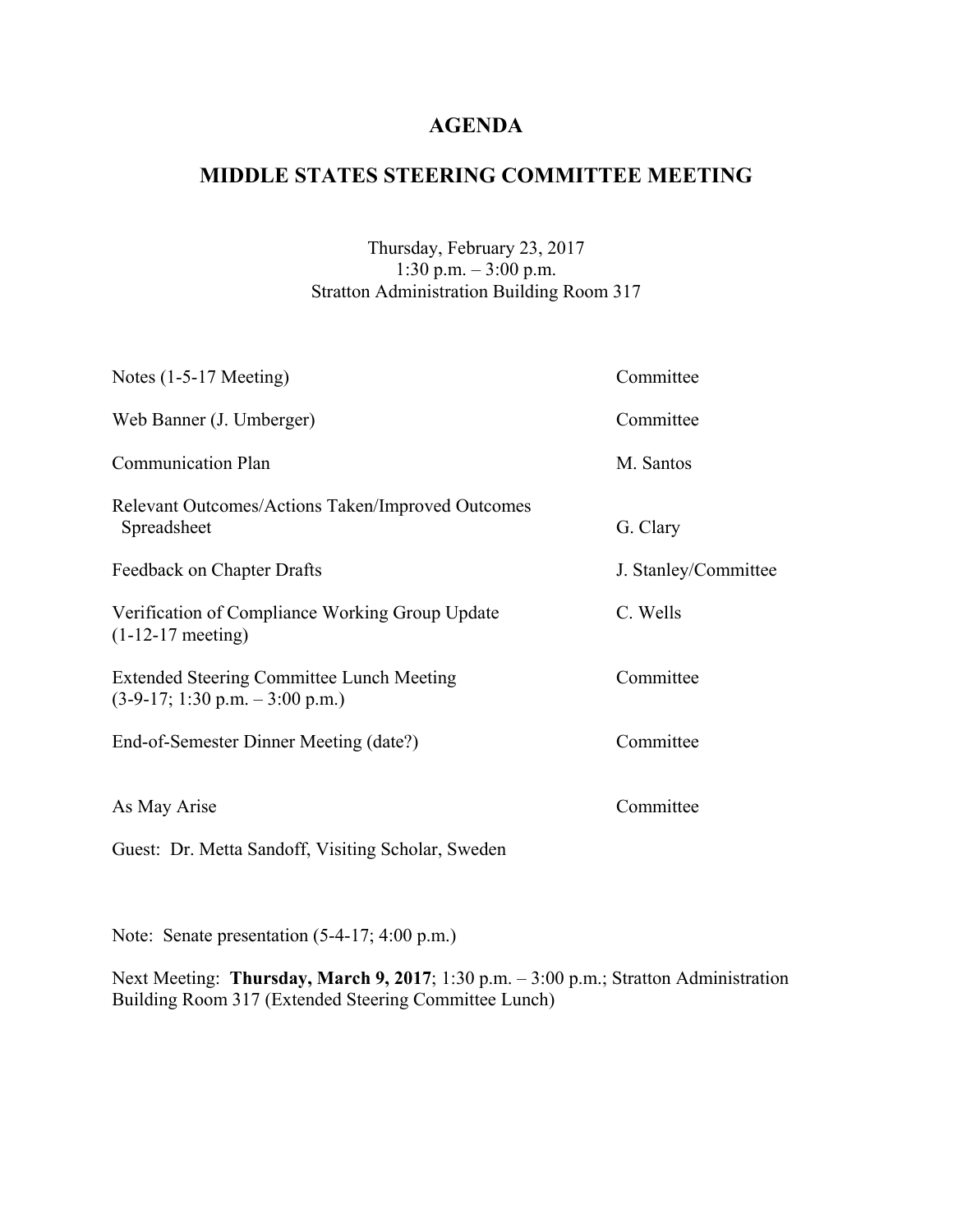## **MIDDLE STATES STEERING COMMITTEE MEETING**

### Thursday, April 6, 2017 1:30 p.m. – 3:00 p.m. Stratton Administration Building Room 203

| Notes (2-23-17 Steering Committee Meeting)                                                       | Committee            |
|--------------------------------------------------------------------------------------------------|----------------------|
| Notes (3-9-17 Extended Steering Committee Meeting)                                               | Committee            |
| Feedback - Extended Steering Committee Meeting                                                   | Committee            |
| Daily Brief - Middle States Moment                                                               | M. Santos            |
| <b>Current List of Documents on SharePoint Site</b>                                              | C. Wells             |
| "Burdensome Accreditation System Needs Overhaul"<br>CHEA Op-Ed Series Accreditation and Overhaul | C. Wells             |
| E-Mail to Working Groups                                                                         | C. Wells             |
| Relevant Outcomes/Actions Taken/Improved Outcomes<br>Spreadsheet                                 | G. Clary             |
| Second Chapter Drafts (due 4-14-17)                                                              | Committee            |
| Feedback on Chapter Drafts                                                                       | J. Stanley/Committee |
| Meeting Schedule                                                                                 | Committee            |
| As May Arise                                                                                     | Committee            |

Note: Senate presentation (5-4-17; 4:00 p.m.)

Next Meeting: **Thursday, April 27, 2017**; 1:30 p.m. – 3:00 p.m.; Stratton Administration Building Room 317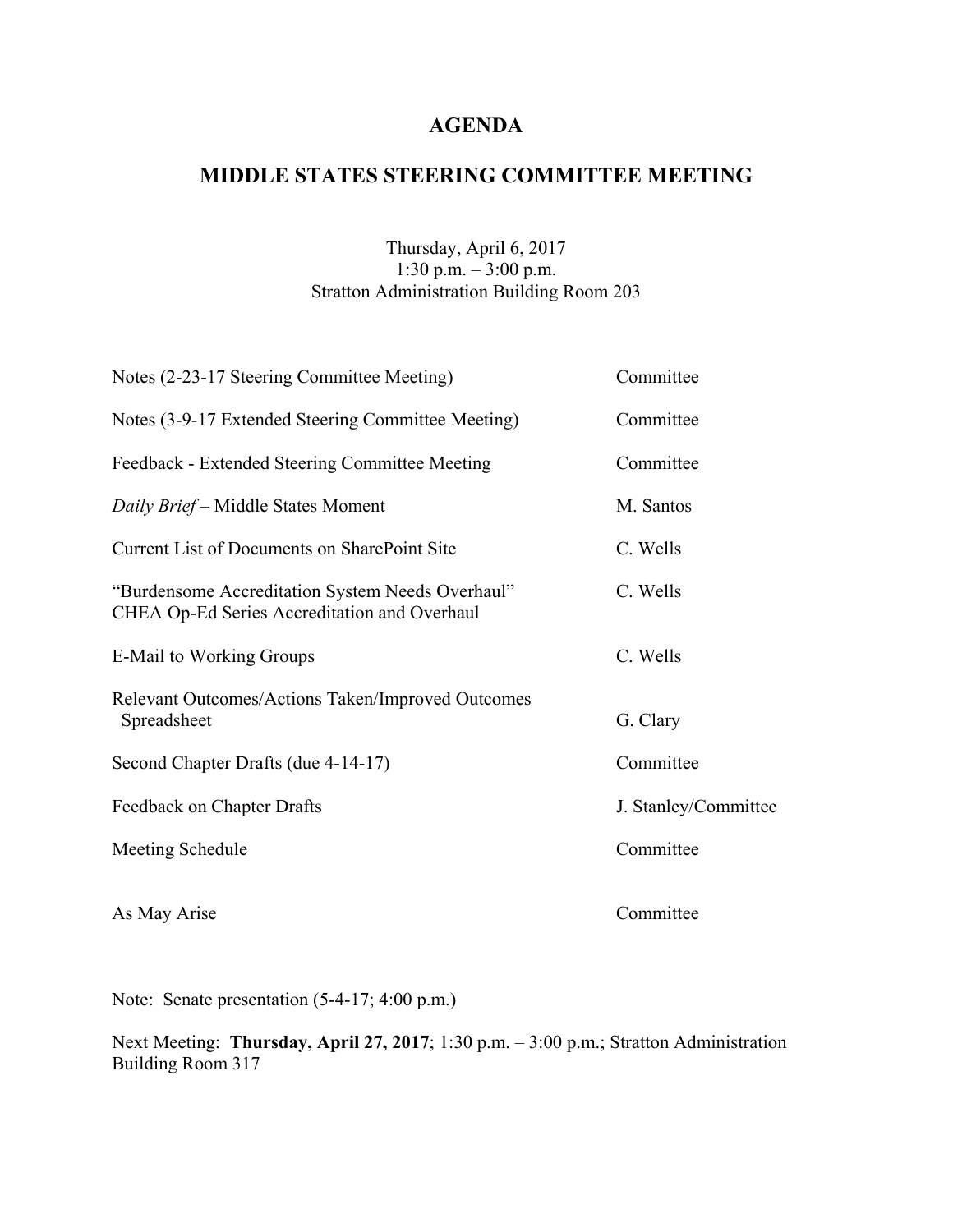## **MIDDLE STATES STEERING COMMITTEE MEETING**

### Thursday, April 27, 2017 1:30 p.m. – 3:00 p.m. Stratton Administration Building Room 317

| Working Group Chapter Drafts Received                                     | C. Wells   |
|---------------------------------------------------------------------------|------------|
| Standard I: Mission and Goals<br>$\bullet$                                |            |
| Standard II: Ethics and Integrity<br>$\bullet$                            |            |
| Standard III: Design and Delivery of the Student Learning<br>$\bullet$    |            |
| Experience                                                                |            |
| Standard IV: Support of the Student Experience<br>$\bullet$               |            |
| Standard V: Educational Effectiveness Assessment<br>$\bullet$             |            |
| Standard VII: Governance, Leadership, and Administration<br>$\bullet$     |            |
| Chapter Drafts (update)                                                   | J. Stanley |
| Relevant Outcomes/Actions Taken/Improved Outcomes<br>Spreadsheet (update) | G. Clary   |
| 2008 External Team Suggestions/PRR Responses                              | Committee  |
| Preliminary Campus Visit (Thursday, October 26, 2017)                     | C. Wells   |
| Review Senate Presentation (Thursday, May 4, 2017)                        | C. Wells   |

Next Meeting: **Thursday, May 11, 2017**; 1:30 p.m. – 3:00 p.m.; Stratton Administration Building Room 317

Reminder: External Team Visit Sunday, March 4, 2018 – Wednesday, March 7, 2018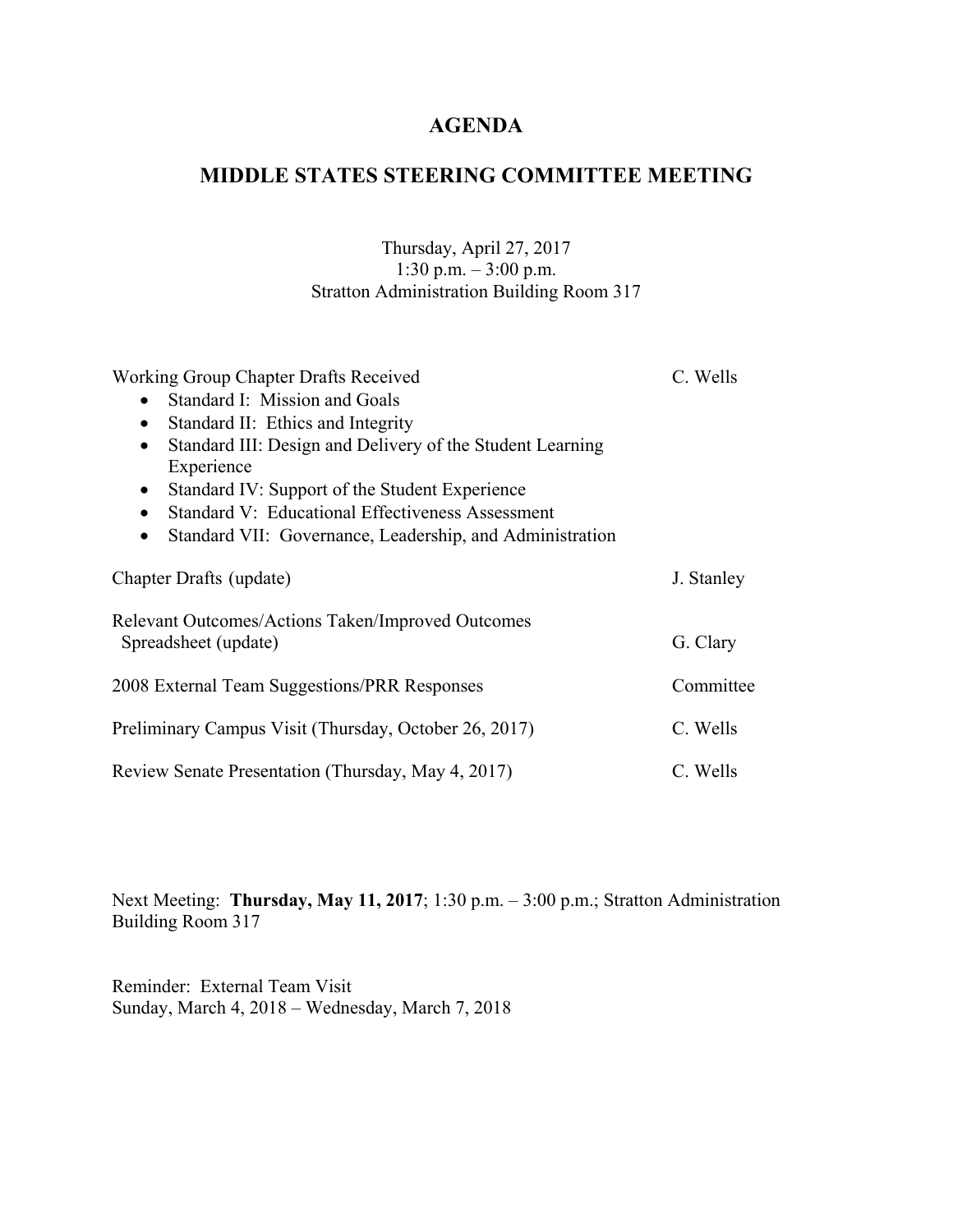## **MIDDLE STATES STEERING COMMITTEE MEETING**

#### Thursday, May 11, 2017 1:30 p.m. – 3:00 p.m. Stratton Administration Building Room 317

#### **Questions to be Answered:**

- Does Chapter address criteria outlined in Standard?
- Does Chapter go beyond addressing criteria outlined in the Standard?
- Does Chapter present University in a positive, yet honest, manner?
- Does Chapter utilize sufficient data to document statements and recommendation(s)?

#### **Proposed Structure for Chapters 1 Through 7:**

Definition of Standard in italics

Working Group I was charged with (1.) examining relevant documents, policies, procedures, and processes as they relate to mission and goals; (2.) providing a thorough analysis of Kutztown University's strengths, challenges, and opportunities with regard to its mission and goals; (3.) providing linkages, where appropriate, between Standard I and relevant institutional priorities; and, (4.) making recommendations for institutional improvement related to mission and goals.

1.1 Mission, Vision and Goals 1.2 Strategic Plan 1.3 General Education Goals 1.4 Recommendations

#### **Examples of Continuous Improvement From Assessment Results**

#### **Summer Timeline**

| Thursday, May 25    | Chapter 1 (rewritten); Chapters 2 and 3 (feedback)                 |
|---------------------|--------------------------------------------------------------------|
| Thursday, June 8    | Chapters 1, 2, & 3 (rewritten); Chapters $4 & 5$ (feedback)        |
| Thursday, June 22   | Chapters 1, 2, 3, 4, & 5 (rewritten), Chapters $6 \& 7$ (feedback) |
| Thursday, July 6    | Chapters 1, 2, 3, 4, 5, 6, & 7 (rewritten)                         |
|                     | C. DeMarco (cover page; chapter headings)                          |
| Thursday, July 20   | Introduction (draft); Executive Summary (draft)                    |
| Thursday, August 3  | Review drafts of Introduction and Executive Summary                |
|                     | Conclusions (draft)                                                |
| Thursday, August 17 | Review draft of Conclusions; Table of Contents                     |
| Thursday, August 31 | Final Draft of Self-Study                                          |

Next Meeting: **Thursday, May 25, 2017**; 1:30 p.m. – 3:00 p.m.; Stratton Administration Building Room 317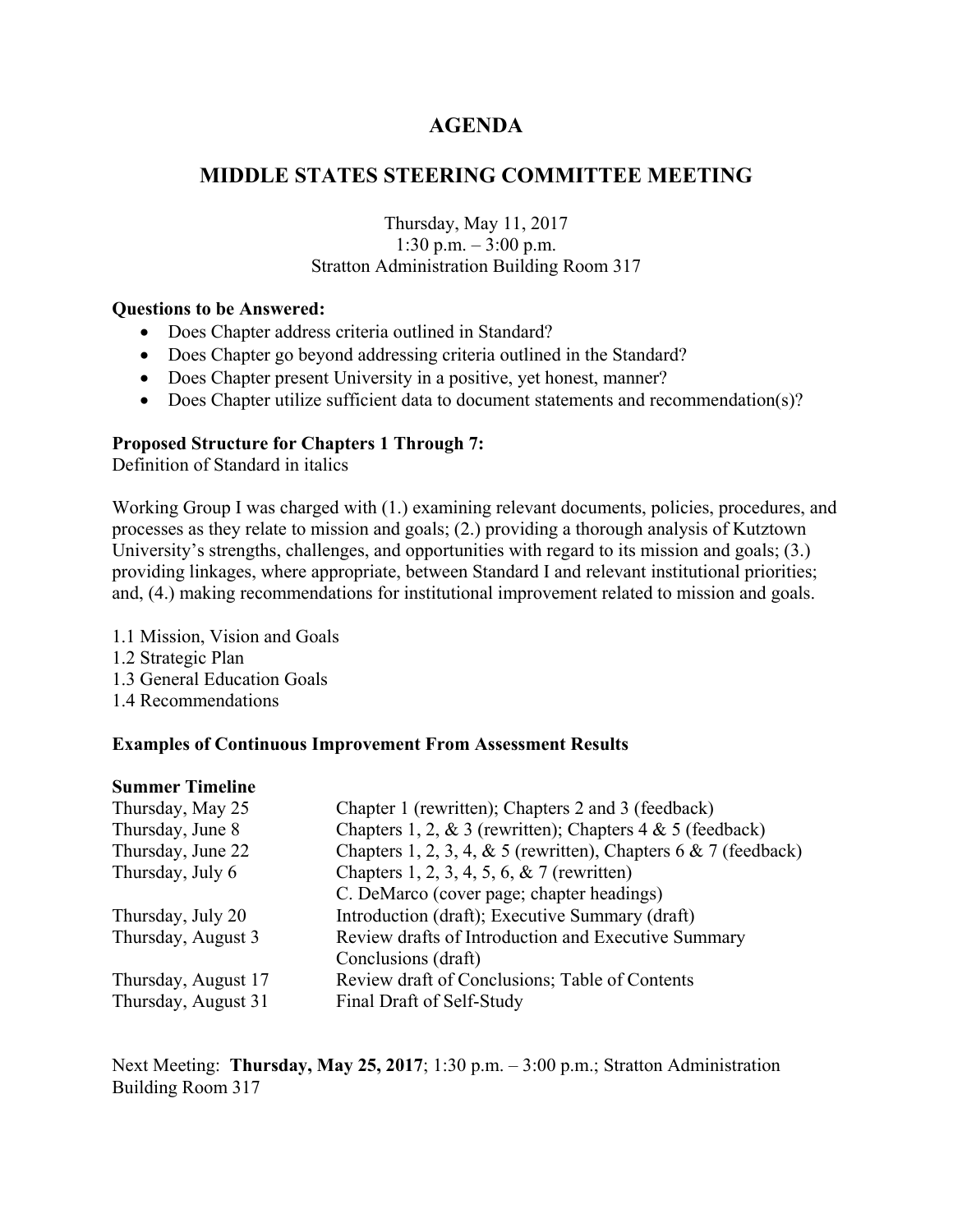### **Reminders:**

Thursday, October 26, 2017 (Dr. John Ettling Preliminary Campus Visit) Sunday, March 4, 2018 – Wednesday, March 7, 2018 (External Team Visit)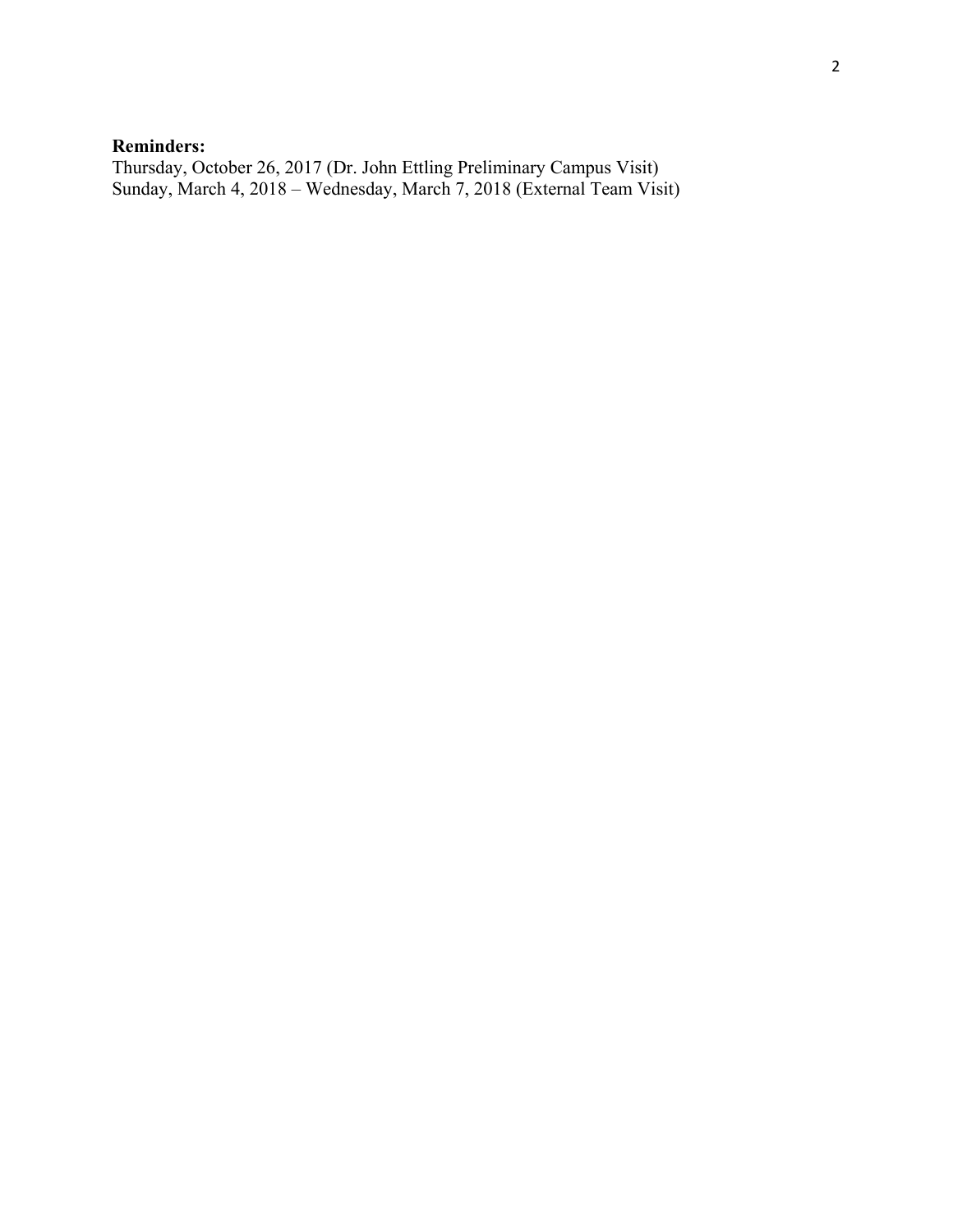## **MIDDLE STATES STEERING COMMITTEE MEETING**

#### Thursday, May 25, 2017 1:30 p.m. – 3:00 p.m. Stratton Administration Building Room 317

Examples of Continuous Improvement From Assessment Results

Questions to be answered related to Self-Study:

- 1. How are the institution's stated student learning outcomes appropriate to their mission, programs, degree, and students?
- 2. What evidence has the institution provided that students achieve their stated learning outcomes and goals?
- 3. In what ways does the institution analyze and use evidence of student learning?
- 4. How does the institution evaluate and improve the effectiveness of their efforts to assess and improve student learning?
- 5. In what ways does the institution inform the public and other stakeholders about what students are learning and how well do they do this?

Questions to be answered related to Chapters 1-7:

Does chapter address criteria outlined in the Standard?

Does chapter go beyond addressing criteria outlined in the Standard?

Does chapter present University in a positive, yet honest, manner?

Does chapter utilize sufficient data to document statements and recommendation(s)?

Chapter 1: Missions and Goals

- Proposed format
- Add latest Strategic Plan approved by COT on 4/21/16; add participatory nature of process (J. Silberman)
- Add information on why Purpose was added (J. Stanley)

Chapter 2: Ethics and Integrity

- 2.1 Academic Freedom and Protection of Intellectual Property
- 2.2 Compliance with Title IX and Nondiscrimination Statutes
- 2.3 Conflict of Interest (Does this section need more detail?)
- 2.4 Respect
- 2.5 Addressing Grievances and Complaints
- 2.6 Fairness in Hiring, Evaluation, Promotion, and Separation
- 2.7 Academic Honesty (needs work; incorporation of new graduate policy and task force for revision of Policy ACA-027)
- 2.8 Accessibility and Review of Policies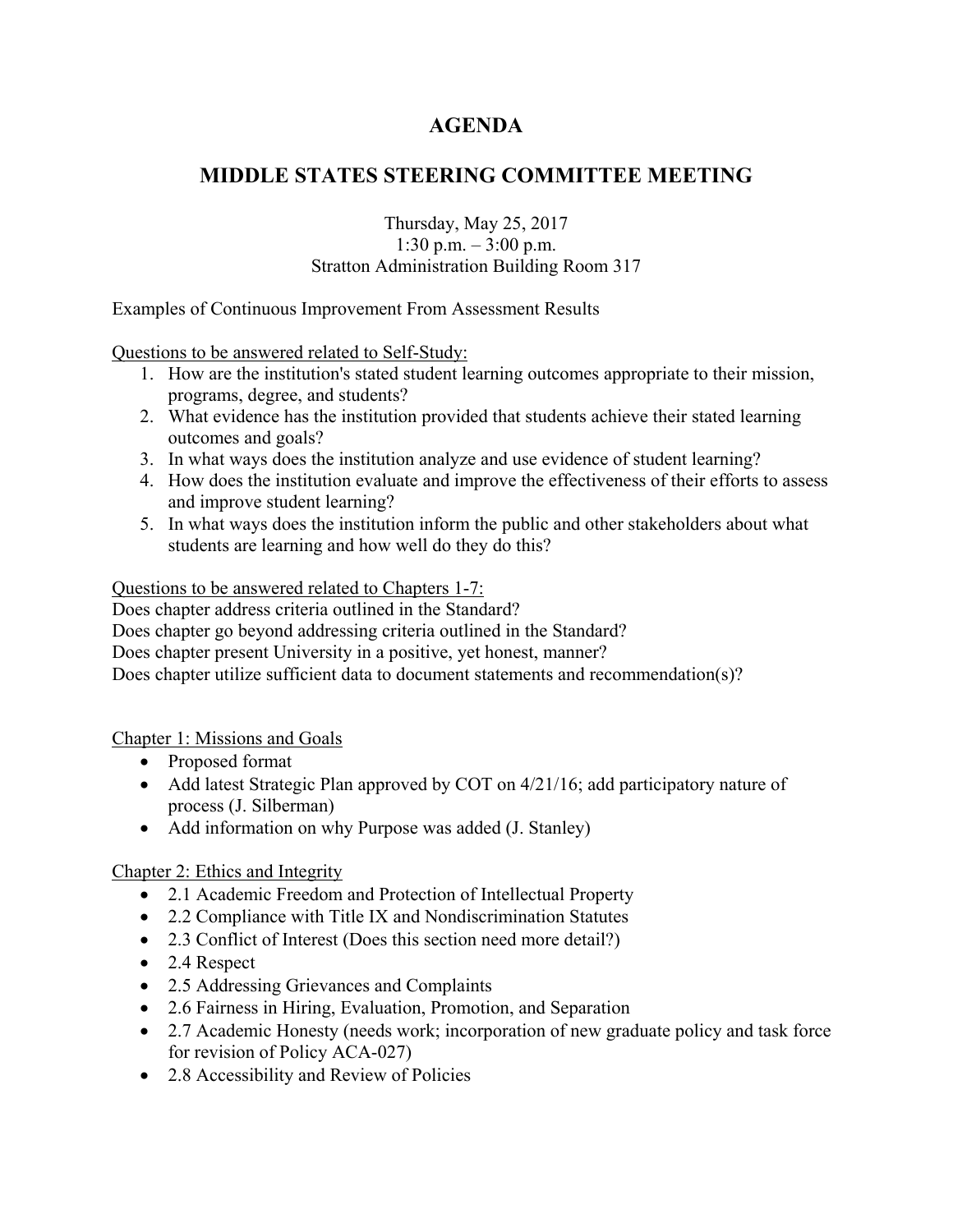- 2.9 Compliance with Federal Requirements (does not mention Consumer Information website and Verification of Compliance document)
- 2.10 Recommendations (Should they be addressed now?)

Chapter 3: Design and Delivery of the Student Learning Experience

- Are there Standard III criteria that are not addressed in this Chapter?
- 3.1 General Education (expand this section; little reporting on assessment results; Queens College Self-Study devotes 8 pages to this section)
- 3.2 Academic Programs (colleges need to have separate paragraphs; little mention of minors and passing mention of doctoral programs)
- 3.3 Transfer Students and Adult Learners
- 3.4 Diversity
- 3.5 Student Support (alphabetize and perhaps group into categories)
- 3.6 Curricula and Program Oversight (more detail on UCC, accreditation, and assessment)
- 3.7 Faculty (provide table with faculty by rank and college; provide information on faculty demographics; attach agenda from New Faculty Orientation)
- Among other criteria that were not addressed, did not address #3 (no mention of check sheet website and eight-semester planners)
- 3.8 Recommendations: Can military personnel recommendation be addressed now? Not good to say that assessment processes and results are not being shared.

#### **Summer Timeline**

| Chapter 1 (rewritten); Chapters 2 and 3 (feedback)              |
|-----------------------------------------------------------------|
| Chapters 1, 2, & 3 (rewritten); Chapters 4 & 5 (feedback)       |
| Chapters 1, 2, 3, 4, & 5 (rewritten), Chapters 6 & 7 (feedback) |
| Chapters 1, 2, 3, 4, 5, 6, & 7 (rewritten)                      |
| C. DeMarco (cover page; chapter headings)                       |
| Introduction (draft); Executive Summary (draft)                 |
| Review drafts of Introduction and Executive Summary             |
| Conclusions (draft)                                             |
| Review draft of Conclusions; Table of Contents                  |
| Final Draft of Self-Study                                       |
|                                                                 |

Next Meeting: **Thursday, June 8, 2017**; 1:30 p.m. – 3:00 p.m.; Stratton Administration Building Room 317

#### **Reminders:**

Thursday, October 26, 2017 (Dr. John Ettling Preliminary Campus Visit) Sunday, March 4, 2018 – Wednesday, March 7, 2018 (External Team Visit)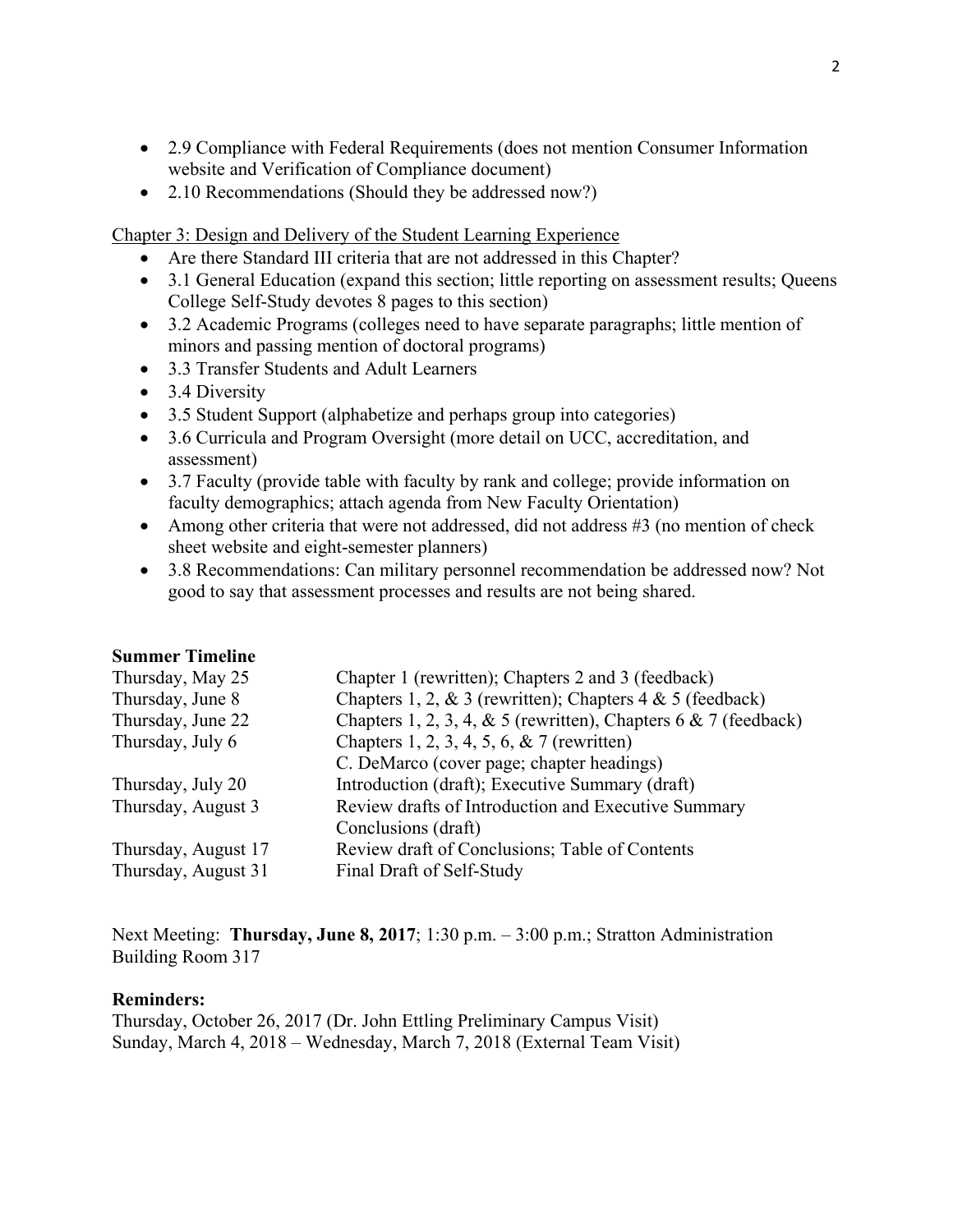## **MIDDLE STATES STEERING COMMITTEE MEETING**

### Thursday, June 8, 2017 1:30 p.m. – 3:00 p.m. Stratton Administration Building Room 317

## J. Stanley Responsibilities:

- Ensure all necessary documents are incorporated and cited consistently and appropriately
- Ensure all criteria for each standard are addressed
- Check for acronyms, abbreviations, and headings. Ensure tables and charts are labeled correctly
- Ensure consistently in format, style, tone, and voice
- Create Table of Contents
- Create Appendices

## Chapter 1: Missions and Goals

- 1.1 Mission, Vision, Goals, and Purpose
- 1.2 The Strategic Plan and Process
- 1.3 Connecting Mission and Goals
- 1.4 Missions and Goals: Alignments with Department, College, and Division Statements
- 1.5 Recommendations

### Chapter 2: Ethics and Integrity

- 2.1 Academic Freedom and Protection of Intellectual Property
- 2.2 Compliance with Title IX and Nondiscrimination Statutes
- 2.3 Conflict of Interest
- 2.4 Respect
- 2.5 Addressing Grievances and Complaints
- 2.6 Fairness in Hiring, Evaluation, Promotion, and Separation
- 2.7 Academic Honesty
- 2.8 Accessibility and Review of Policies
- 2.9 Compliance with Federal Requirements
- 2.10 Recommendations

### Chapter 3: Design and Delivery of the Student Learning Experience

- 3.1 General Education
- 3.2 Academic Programs
- 3.3 Transfer Students and Adult Learners
- 3.4 Diversity
- 3.5 Student Support
- 3.6 Curricula and Program Oversight
- 3.7 Faculty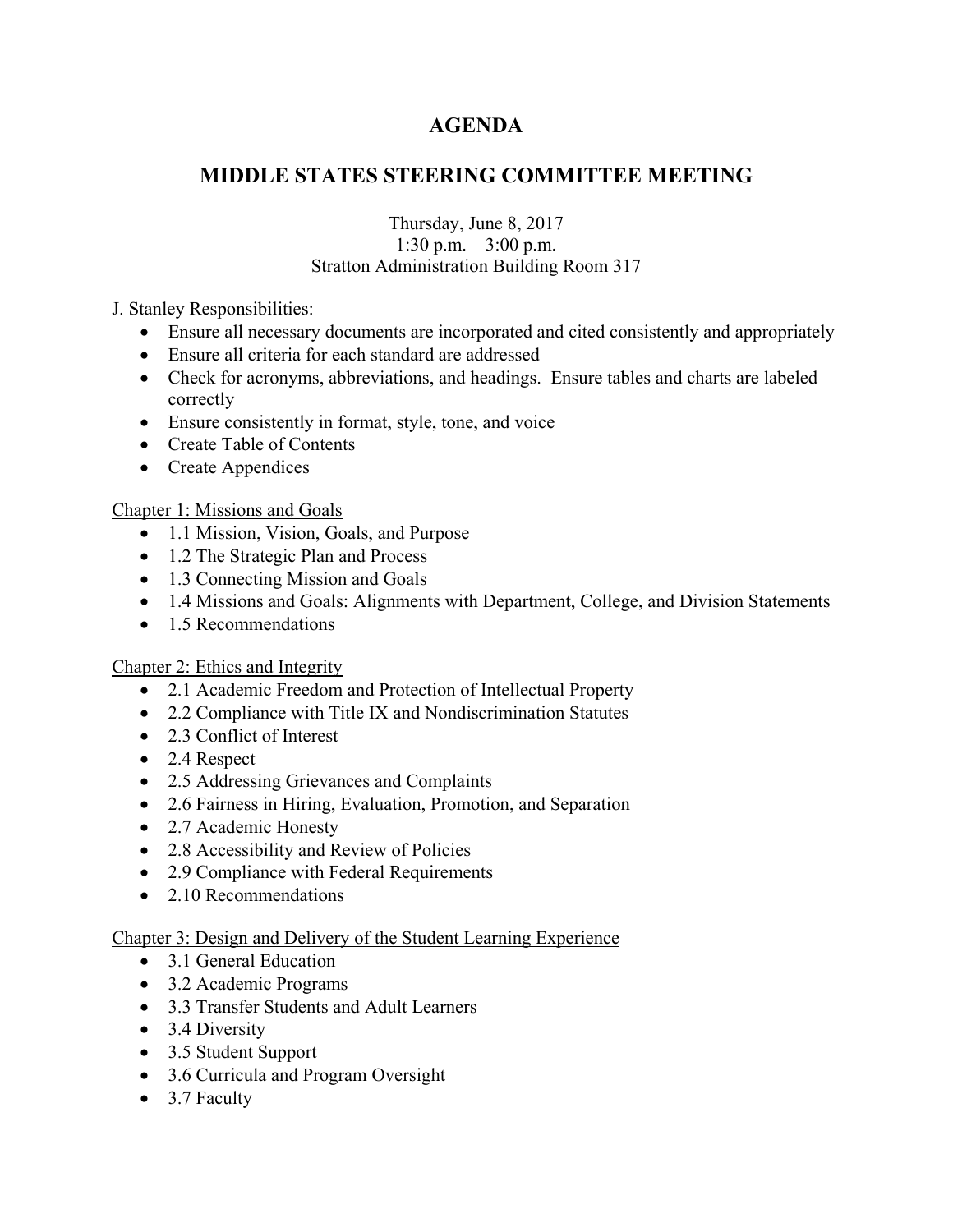• 3.8 Recommendations

Chapter 4: Support of the Student Experience

- 4.1 Marketing and Admissions Recruitment Processes
- 4.2 Student Success Processes
- 4.3 Athletic Programs
- 4.4 University Life and Student Services
- 4.5 Student Complaints and Grievance Processes and Procedures
- 4.6 Security of Student Records and Release of Student Information
- 4.7 Assessment of the Student Experience
- 4.8 Recommendations

#### Chapter 5: Educational Effectiveness Assessment

- 5.1 Articulating Student Learning Outcomes
- 5.2 Monitoring of Expectations of Student Learning and Curriculum Mapping
- 5.3 Data Collection, Analysis, and Improvement
- 5.4 Post University Career and Educational Success
- 5.5 Recommendations

#### **Summer Timeline**

| Thursday, May 25    | Chapter 1 (rewritten); Chapters 2 and 3 (feedback)                 |
|---------------------|--------------------------------------------------------------------|
| Thursday, June 8    | Chapters 1, 2, & 3 (rewritten); Chapters $4 \& 5$ (feedback)       |
| Thursday, June 22   | Chapters 1, 2, 3, 4, & 5 (rewritten), Chapters $6 \& 7$ (feedback) |
| Thursday, July 6    | Chapters 1, 2, 3, 4, 5, 6, & 7 (rewritten)                         |
|                     | C. DeMarco (cover page; chapter headings)                          |
| Thursday, July 20   | Introduction (draft); Executive Summary (draft)                    |
| Thursday, August 3  | Review drafts of Introduction and Executive Summary                |
|                     | Conclusions (draft)                                                |
| Thursday, August 17 | Review draft of Conclusions; Table of Contents                     |
| Thursday, August 31 | Final Draft of Self-Study                                          |
|                     |                                                                    |

Next Meeting: **Thursday, June 22, 2017**; 1:30 p.m. – 3:00 p.m.; Stratton Administration Building Room 317

#### **Reminders:**

Thursday, October 26, 2017 (Dr. John Ettling Preliminary Campus Visit) Sunday, March 4, 2018 – Wednesday, March 7, 2018 (External Team Visit)

Questions to be answered related to Self-Study:

- 1. How are the institution's stated student learning outcomes appropriate to their mission, programs, degree, and students?
- 2. What evidence has the institution provided that students achieve their stated learning outcomes and goals?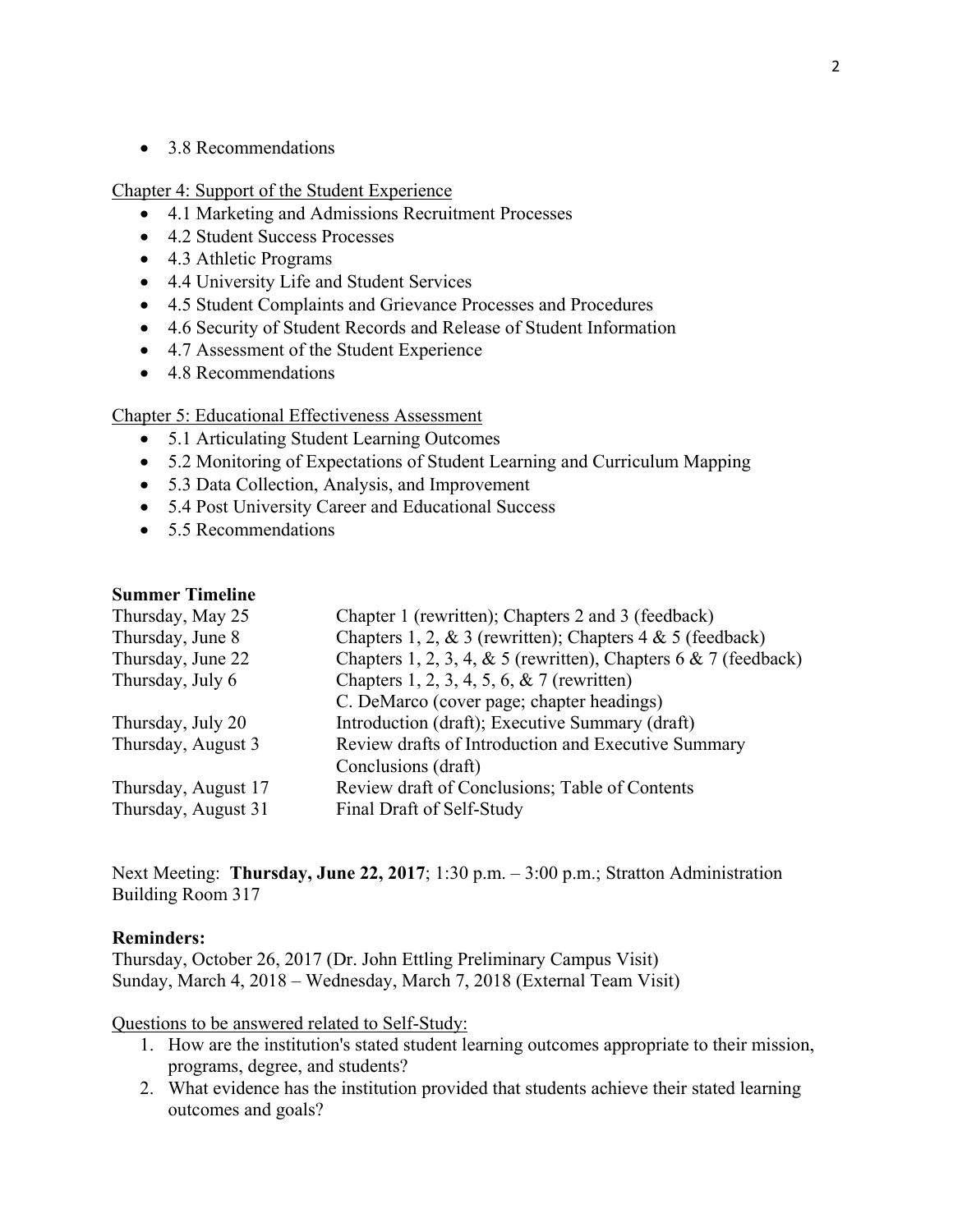- 3. In what ways does the institution analyze and use evidence of student learning?
- 4. How does the institution evaluate and improve the effectiveness of their efforts to assess and improve student learning?
- 5. In what ways does the institution inform the public and other stakeholders about what students are learning and how well do they do this?

Questions to be answered related to Chapters 1-7:

- Does chapter address criteria outlined in the Standard?
- Does chapter go beyond addressing criteria outlined in the Standard?
- Does chapter present University in a positive, yet honest, manner?
- Does chapter utilize sufficient data to document statements and recommendation(s)?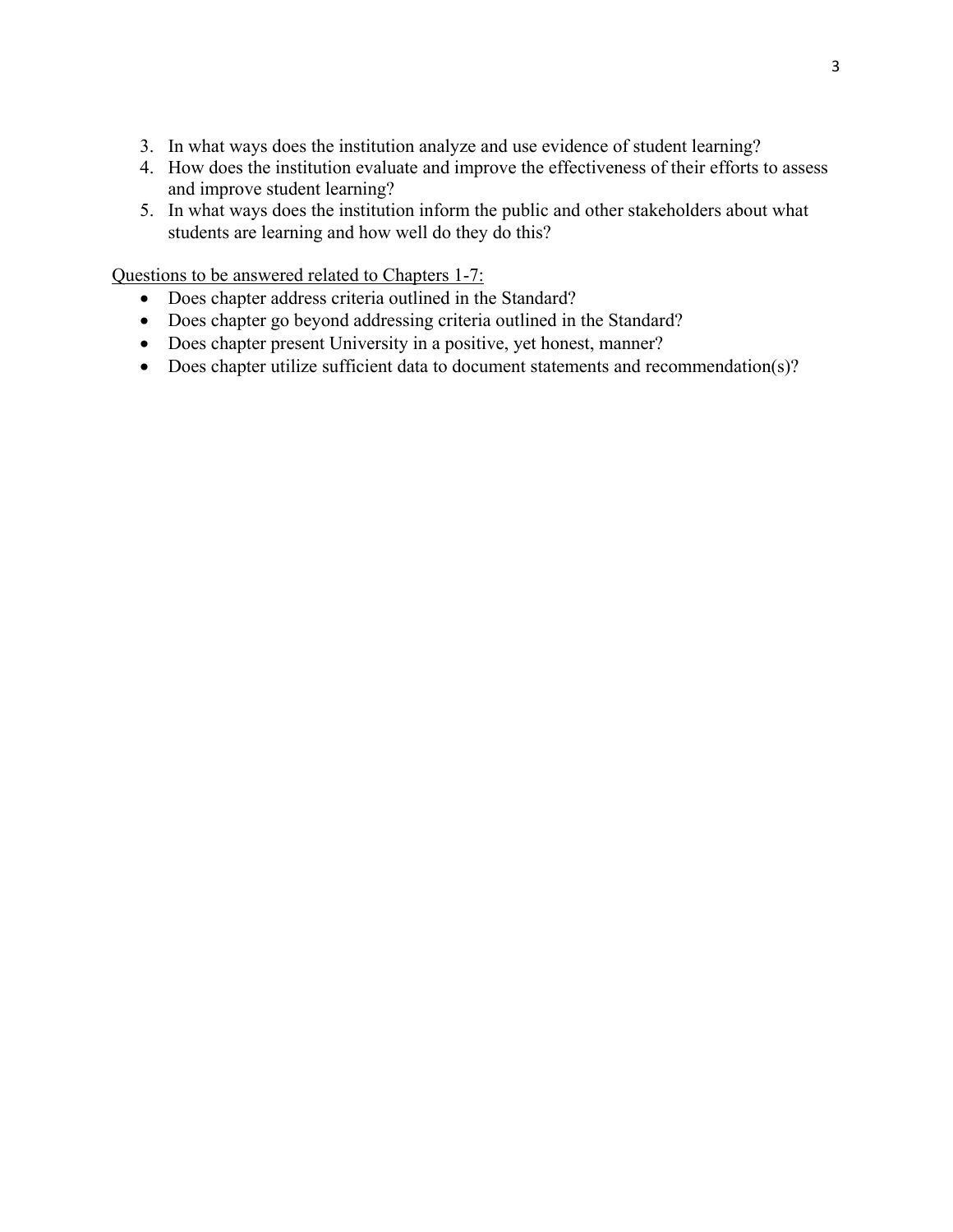## **MIDDLE STATES STEERING COMMITTEE MEETING**

#### Thursday, July 6, 2017 1:30 p.m. – 3:00 p.m. Stratton Administration Building Room 317

| Team Chair's Preliminary Visit – Draft Agenda                 | Committee |
|---------------------------------------------------------------|-----------|
| <b>Chapter 5: Educational Effectiveness Assessment</b>        | Committee |
| Chapter 6: Planning, Resources, and Institutional Improvement | Committee |
| Chapter 7: Governance, Leadership, and Administration         | Committee |

Note: Should Chapters 1, 2, 3, and 5 end with sections on assessment like Chapters 4, 6, and 7; i.e., Assessment of Mission and Goals; Assessment of Ethics and Integrity; Assessment of the Design and Delivery of the Student Learning Experience; Assessment of Educational Effectiveness?

Chapter 1: Missions and Goals

- 1.1 Mission, Vision, and Goals
- 1.2 Purpose
- 1.3 The Strategic Plan and Process
- 1.4 Connecting Mission and Goals
- 1.5 Missions and Goals: Alignments with Department, College, and Division Statements
- 1.6 Recommendations

### Chapter 2: Ethics and Integrity

- 2.1 Academic Freedom and Protection of Intellectual Property
- 2.2 Compliance with Title IX, Nondiscrimination Statutes, and Clery Act
- 2.3 Conflict of Interest
- 2.4 Respect
- 2.5 Addressing Grievances and Complaints
- 2.6 Fairness in Hiring, Evaluation, Promotion, and Separation
- 2.7 Academic Honesty
- 2.8 Accessibility and Review of Policies
- 2.9 Dissemination of Information and Compliance
- 2.10 Recommendations

### Chapter 3: Design and Delivery of the Student Learning Experience

- 3.1 General Education
- 3.2 Academic Programs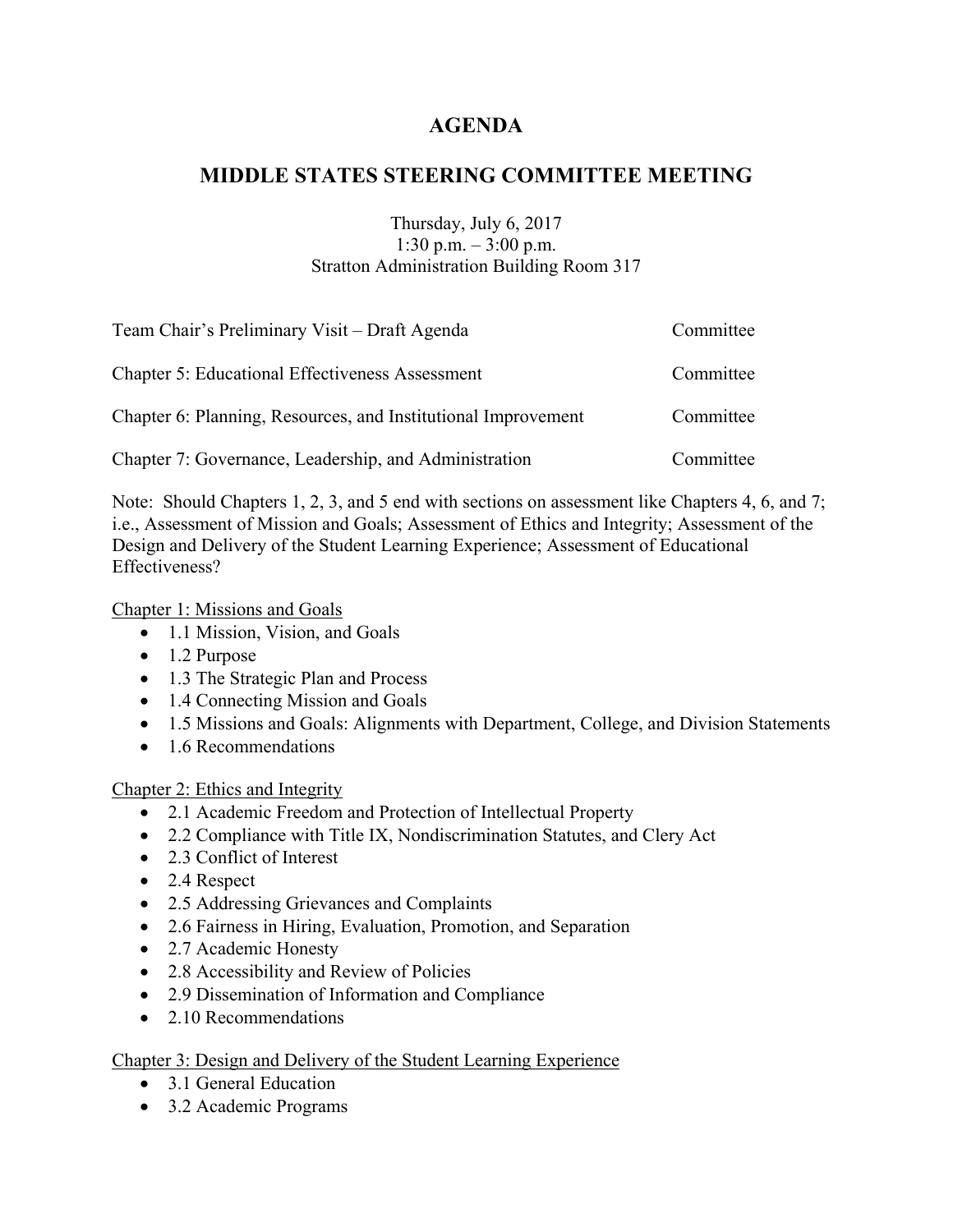- 3.3 Transfer Students and Adult Learners
- 3.4 Diversity
- 3.5 Student Support
- 3.6 Curricula and Program Oversight
- 3.7 Faculty
- 3.8 Recommendations

#### Chapter 4: Support of the Student Experience

- 4.1 Marketing and Admissions Recruitment Processes
- 4.2 Student Success Processes
- 4.3 Athletic Programs
- 4.4 University Life and Student Services
- 4.5 Student Complaints and Grievance Processes and Procedures
- 4.6 Security of Student Records and Release of Student Information
- 4.7 Assessment of the Student Experience
- 4.8 Recommendations

#### Chapter 5: Educational Effectiveness Assessment

- 5.1 Articulating Student Learning Outcomes
- 5.2 Monitoring of Expectations of Student Learning and Curriculum Mapping
- 5.3 Data Collection, Analysis, and Improvement
- 5.4 Post University Career and Educational Success
- 5.5 Recommendations

#### Chapter 6: Planning, Resources, and Institutional Improvement

- 6.1 Budget Planning and Allocation Processes
- 6.2 Fiscal and Human Resources
- 6.3 Facilities and Technology
- 6.4 Audit
- 6.5 Assessment of Planning, Resources, and Institutional Improvement
- 6.6 Recommendations

#### Chapter 7: Governance, Leadership, and Administration

- 7.1 Governance
- 7.2 Board of Governors and Council of Trustees
- 7.3 University Administration
- 7.4 Tripartite Governance Structure
- 7.5 Student Involvement in Governance
- 7.6 Communication
- 7.7 Assessment of Governance, Leadership, and Administration
- 7.8 Recommendations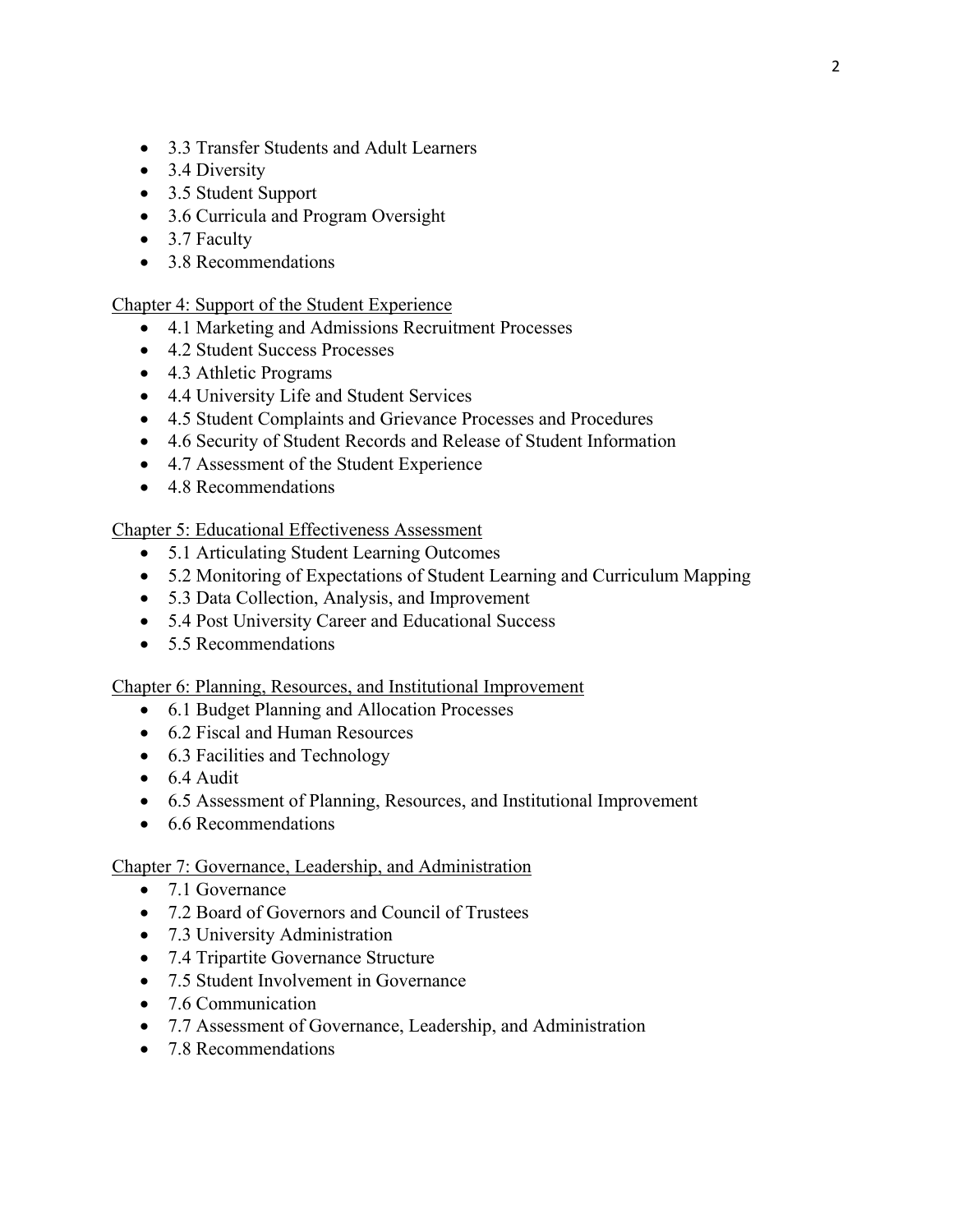#### **Summer Timeline**

| Thursday, May 25    | Chapter 1 (rewritten); Chapters 2 and 3 (feedback)                 |
|---------------------|--------------------------------------------------------------------|
| Thursday, June 8    | Chapters 1, 2, & 3 (rewritten); Chapters 4 & 5 (feedback)          |
| Thursday, June 22   | Chapters 1, 2, 3, 4, & 5 (rewritten), Chapters $6 \& 7$ (feedback) |
| Thursday, July 6    | Chapters 1, 2, 3, 4, 5, 6, & 7 (rewritten)                         |
|                     | C. DeMarco (cover page; chapter headings)                          |
| Thursday, July 20   | Introduction (draft); Executive Summary (draft)                    |
| Thursday, August 3  | Review drafts of Introduction and Executive Summary                |
|                     | Conclusions (draft)                                                |
| Thursday, August 17 | Review draft of Conclusions; Table of Contents                     |
| Thursday, August 31 | Final Draft of Self-Study                                          |

Next Meeting: **Thursday, July 20, 2017**; 1:30 p.m. – 3:00 p.m.; Stratton Administration Building Room 317

#### **Reminders:**

Thursday, October 26, 2017 (Dr. John Ettling Preliminary Campus Visit) Sunday, March 4, 2018 – Wednesday, March 7, 2018 (External Team Visit)

Questions to be answered related to Self-Study:

- 1. How are the institution's stated student learning outcomes appropriate to their mission, programs, degree, and students?
- 2. What evidence has the institution provided that students achieve their stated learning outcomes and goals?
- 3. In what ways does the institution analyze and use evidence of student learning?
- 4. How does the institution evaluate and improve the effectiveness of their efforts to assess and improve student learning?
- 5. In what ways does the institution inform the public and other stakeholders about what students are learning and how well do they do this?

Questions to be answered related to Chapters 1-7:

- Does chapter address criteria outlined in the Standard?
- Does chapter go beyond addressing criteria outlined in the Standard?
- Does chapter present University in a positive, yet honest, manner?
- Does chapter utilize sufficient data to document statements and recommendation(s)?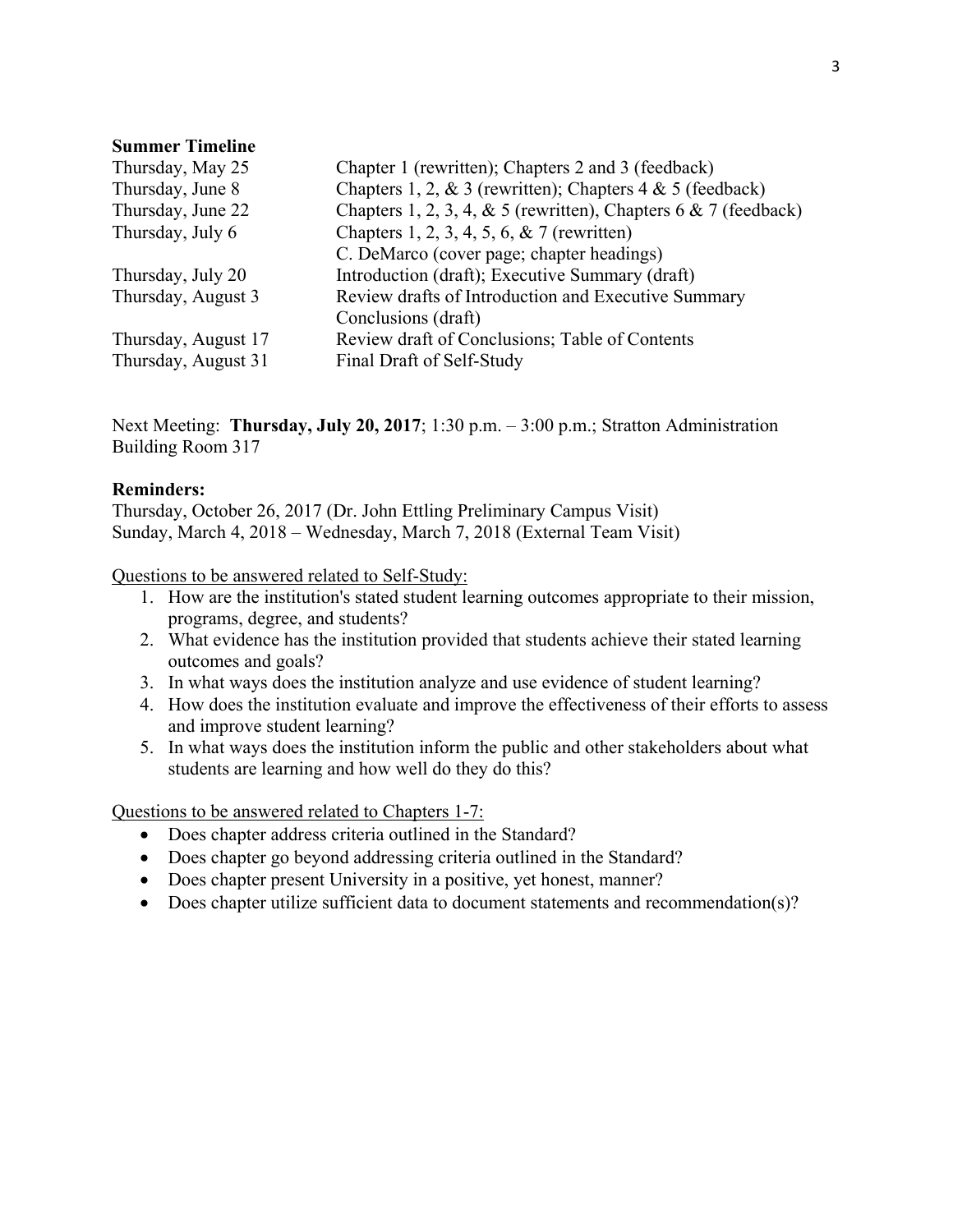## **MIDDLE STATES STEERING COMMITTEE MEETING**

Thursday, July 20, 2017 1:30 p.m. – 3:00 p.m. Stratton Administration Building Room 317

Fall Meeting Schedule (see p. 3) Committee

Self-Study

- Introduction C. Wells/Committee
- 
- 
- 
- Chapter 4
- Chapter 5
- 
- Chapter 7

## Chapter 1: Missions and Goals

- 1.1 Mission, Vision, and Purpose
- 1.2 Strategic Goals
- 1.3 Objectives and Initiatives of the Strategic Plan
- 1.4 Assessment of Mission and Goals
- 1.5 Recommendations

Chapter 2: Ethics and Integrity

- 2.1 Academic Freedom and Protection of Intellectual Property
- 2.2 Compliance with Title IX, Nondiscrimination Statutes, and Clery Act
- 2.3 Conflict of Interest
- 2.4 Respect
- 2.5 Addressing Grievances and Complaints
- 2.6 Fairness in Hiring, Evaluation, Promotion, and Separation
- 2.7 Academic Honesty
- 2.8 Accessibility and Review of Policies
- 2.9 Dissemination of Information and Compliance
- 2.10 Assessment of Ethics and Integrity
- 2.11 Recommendations

## Chapter 3: Design and Delivery of the Student Learning Experience

- 3.1 General Education
- 3.2 Academic Programs
- 3.3 Transfer Students and Adult Learners
- 
- Chapter 1 G. Clary/Committee
- Chapter 2 G. Clary/J. Pena/Committee
- Chapter 3 G. Clary/Committee
- Chapter 6 J. Silberman/Committee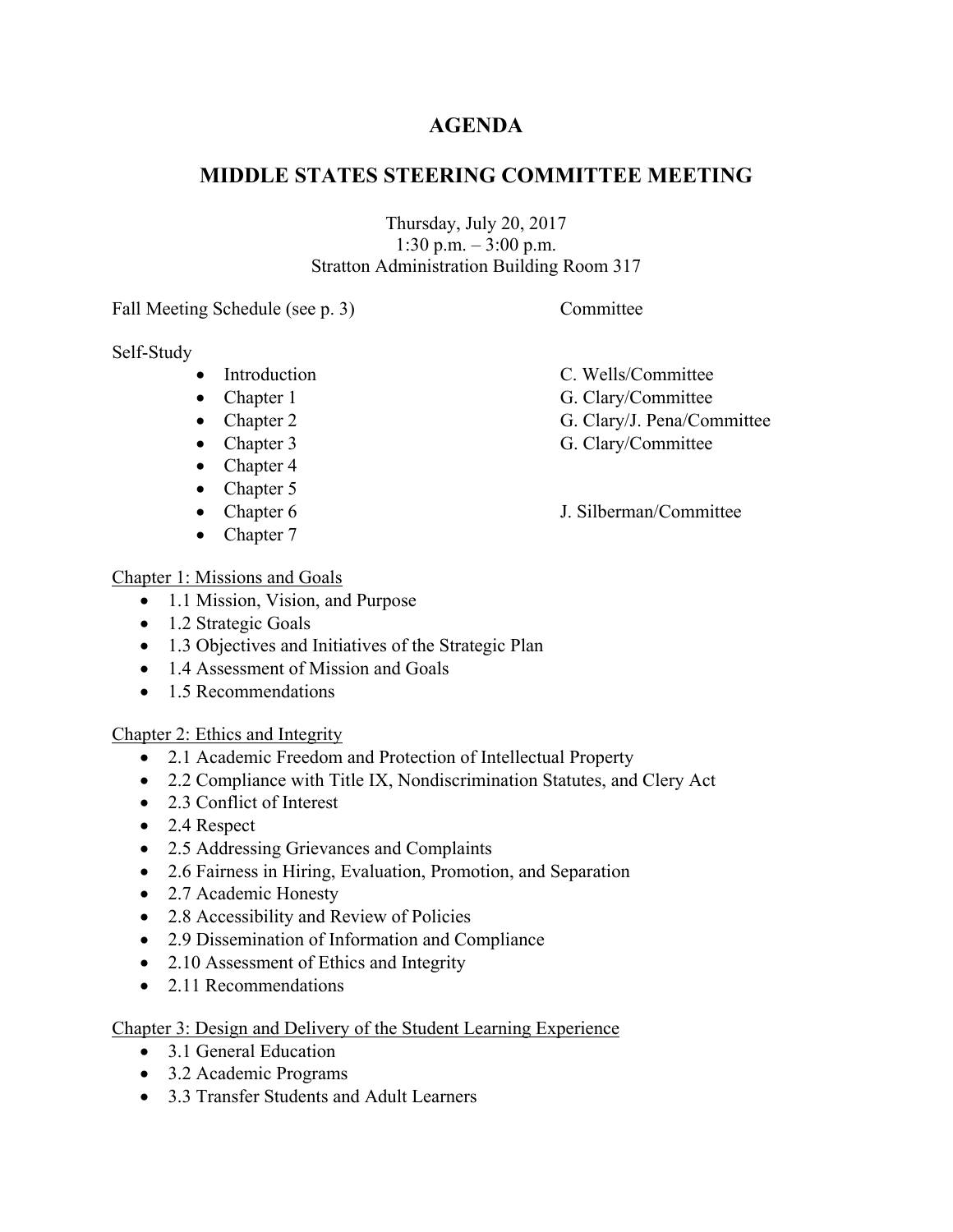- 3.4 Diversity
- 3.5 Student Support
- 3.6 Curricula and Program Oversight
- 3.7 Faculty
- 3.8 Assessment of the Design and Delivery of the Student Learning Experience
- 3.9 Recommendations

Chapter 4: Support of the Student Experience

- 4.1 Marketing and Admissions Recruitment Processes
- 4.2 Student Success Processes
- 4.3 Athletic Programs
- 4.4 University Life and Student Services
- 4.5 Student Complaints and Grievance Processes and Procedures
- 4.6 Security of Student Records and Release of Student Information
- 4.7 Assessment of the Student Experience
- 4.8 Recommendations

Chapter 5: Educational Effectiveness Assessment

- 5.1 Articulating Student Learning Outcomes
- 5.2 Monitoring of Expectations of Student Learning and Curriculum Mapping
- 5.3 Data Collection, Analysis, and Improvement
- 5.4 Post University Career and Educational Success
- 5.5 Assessment of Educational Effectiveness
- 5.6 Recommendations

Chapter 6: Planning, Resources, and Institutional Improvement

- 6.1 Budget Planning and Allocation Processes
- 6.2 Fiscal and Human Resources
- 6.3 Facilities and Technology
- $\bullet$  6.4 Audit
- 6.5 Assessment of Planning, Resources, and Institutional Improvement
- 6.6 Recommendations

### Chapter 7: Governance, Leadership, and Administration

- 7.1 Governance
- 7.2 Board of Governors and Council of Trustees
- 7.3 University Administration
- 7.4 Tripartite Governance Structure
- 7.5 Student Involvement in Governance
- 7.6 Communication
- 7.7 Assessment of Governance, Leadership, and Administration
- 7.8 Recommendations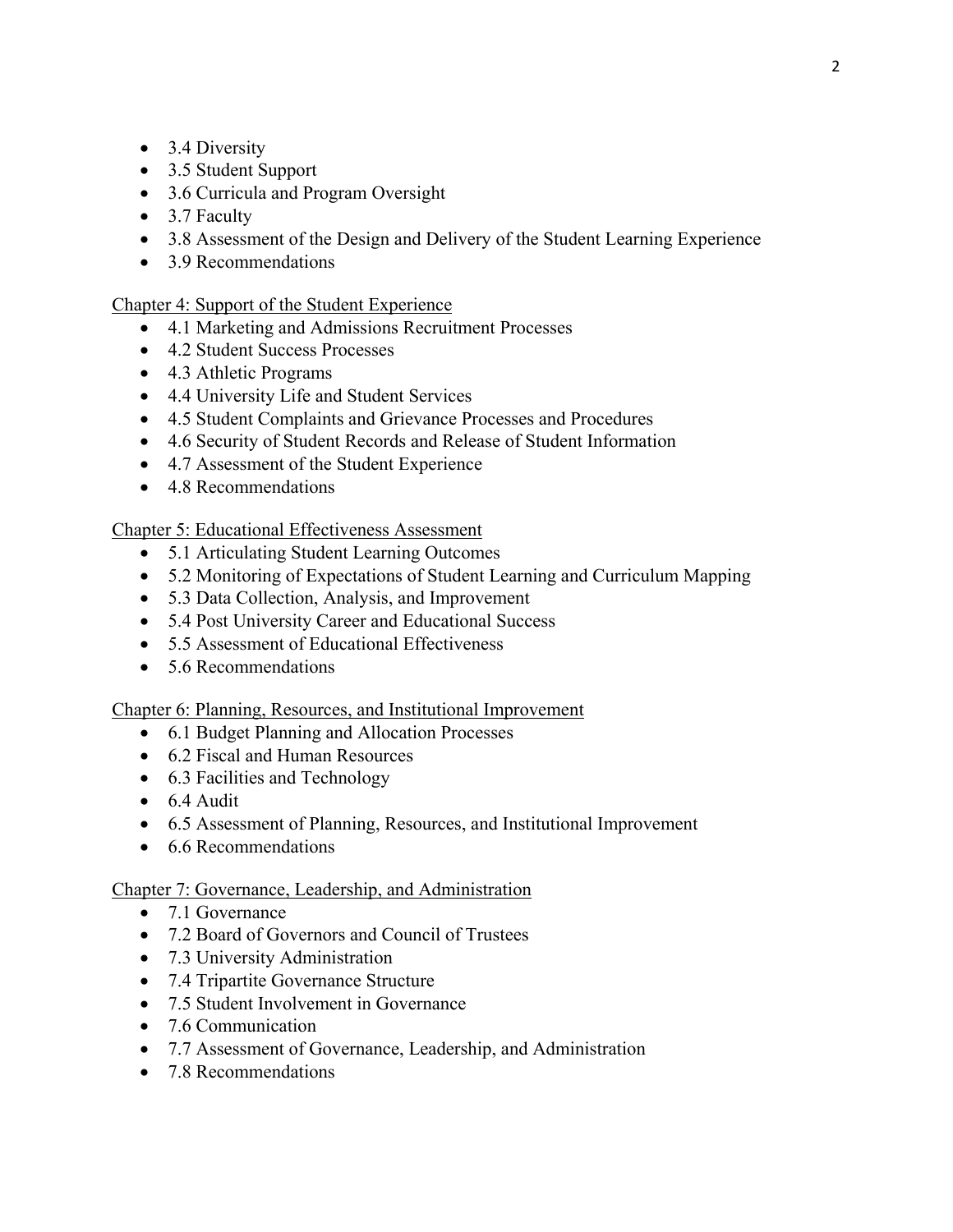#### **Summer Timeline**

| Thursday, May 25    | Chapter 1 (rewritten); Chapters 2 and 3 (feedback)                 |
|---------------------|--------------------------------------------------------------------|
| Thursday, June 8    | Chapters 1, 2, & 3 (rewritten); Chapters $4 & 5$ (feedback)        |
| Thursday, June 22   | Chapters 1, 2, 3, 4, & 5 (rewritten), Chapters $6 \& 7$ (feedback) |
| Thursday, July 6    | Chapters 1, 2, 3, 4, 5, 6, & 7 (rewritten)                         |
|                     | C. DeMarco (cover page; chapter headings)                          |
| Thursday, July 20   | Introduction (draft); Executive Summary (draft)                    |
| Thursday, August 3  | Review drafts of Introduction and Executive Summary                |
|                     | Conclusions (draft)                                                |
| Thursday, August 17 | Review draft of Conclusions; Table of Contents                     |

#### **Fall 2017 Meeting Schedule**

Thursday, August 31 Thursday, September 14 Thursday, September 28 Thursday, October 12 Thursday, October 26 (no meeting – Dr. Ettling campus visit) Thursday, November 9 Thursday, November 23 (no meeting – Thanksgiving holiday) Thursday, November 30 Thursday, December 7 (no meeting – Council of Trustees meeting) Thursday, December 14 Thursday, December 28 (no meeting – University closed)

Next Meeting: **Thursday, August 3, 2017**; 1:30 p.m. – 3:00 p.m.; Stratton Administration Building Room 317

#### **Reminders:**

Monday, September 25, 2017 – Appreciation Dinner Thursday, October 26, 2017 – Dr. John Ettling Preliminary Campus Visit Sunday, March 4, 2018 – Wednesday, March 7, 2018 (External Team Visit)

Questions to be answered related to Self-Study:

- 1. How are the institution's stated student learning outcomes appropriate to their mission, programs, degree, and students?
- 2. What evidence has the institution provided that students achieve their stated learning outcomes and goals?
- 3. In what ways does the institution analyze and use evidence of student learning?
- 4. How does the institution evaluate and improve the effectiveness of their efforts to assess and improve student learning?
- 5. In what ways does the institution inform the public and other stakeholders about what students are learning and how well do they do this?

Questions to be answered related to Chapters 1-7:

• Does chapter address criteria outlined in the Standard?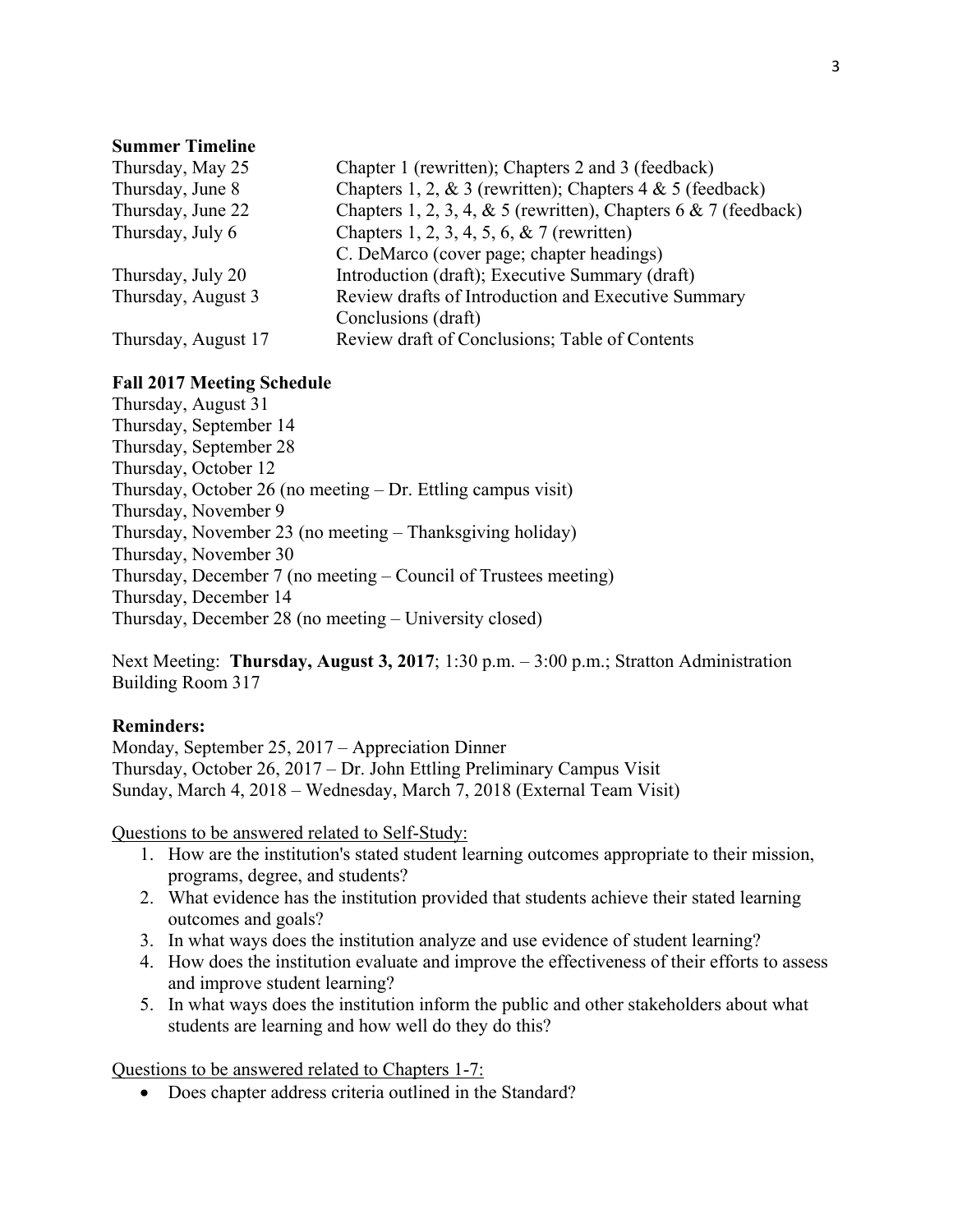- Does chapter go beyond addressing criteria outlined in the Standard?
- Does chapter present University in a positive, yet honest, manner?
- Does chapter utilize sufficient data to document statements and recommendation(s)?